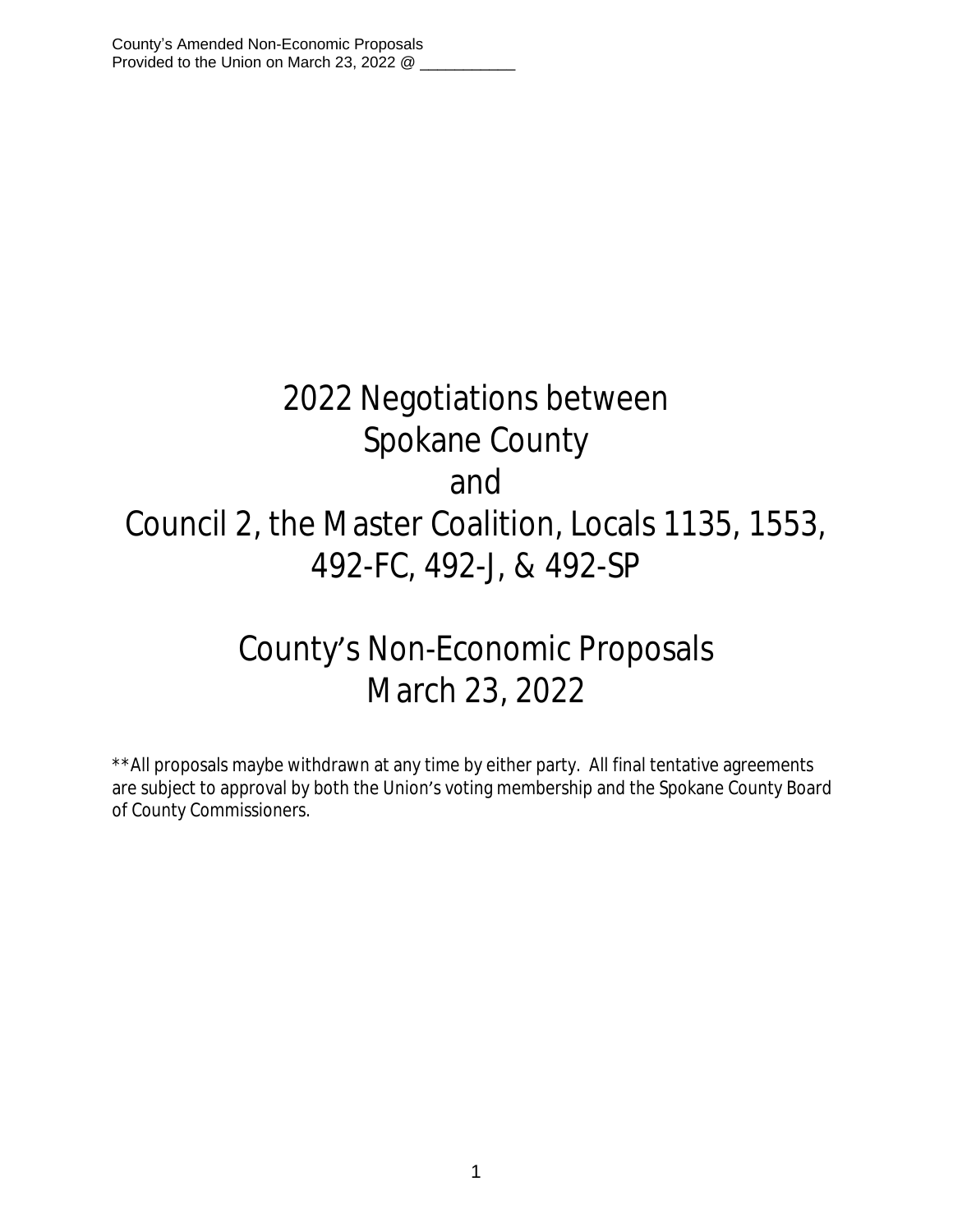## **ARTICLE 5 - UNION SECURITY**

*\*\*The County will withdraw its proposed changes to Article 5.3 – New Hire Orientation if the Union agrees to the County's Non-Economic Proposal #10 & #20*

- **5.1** All present employees in a department covered by this Agreement who are members of the Union in good standing, as of the signing of this Agreement shall maintain their membership in the Union as a condition of employment.
- **5.2** All employees in a department covered by this Agreement who are not members of the Union shall be required to join and maintain membership within thirty (30) days of the signing of this Agreement as a condition of employment.
- **5.3** All new employees in a department covered by this Agreement hired after the execution date of this Agreement shall, as a condition of employment, become and remain members of the Union within thirty (30) days after being employed.
- **5.4** Each employee shall be protected by RCW 41.56.122(1).
- **5.5** The Employer shall deduct any Union membership initiation fees, and, once each month, dues from the pay of those employees who individually authorize in writing that such deductions be made. The amounts to be deducted shall be certified to the County Auditor by the Treasurer of the Union, and the aggregate deductions of all employees shall be remitted, together with an itemized statement to the Washington State Council of County and City Employees, and a copy sent to the Local Treasurer, after such deductions have been made.

## **5.6 Employee Termination**

- 5.6.1 Upon failure of any employee to comply with the provisions of this article, the Union may then notify the Employer of such failure in writing. The Employer shall then notify that employee that they must join the Union as a condition of employment. They shall further inform the employee that failure to comply shall result in termination. Effective date of separation shall be seven (7) working days following the date of receipt of the notice unless the union notifies the employer that payment has been received.
- 5.6.2 The Union agrees to hold the Employer harmless for any and all actions that may be brought against the employer for enforcing the provisions of this Article.

## **5.1 Union Security**

**The Employer recognizes the Washington State Council of County and City Employees, AFSCME, Council 2 and its affiliated locals (hereinafter the Union) as the sole and exclusive bargaining representative in all matters**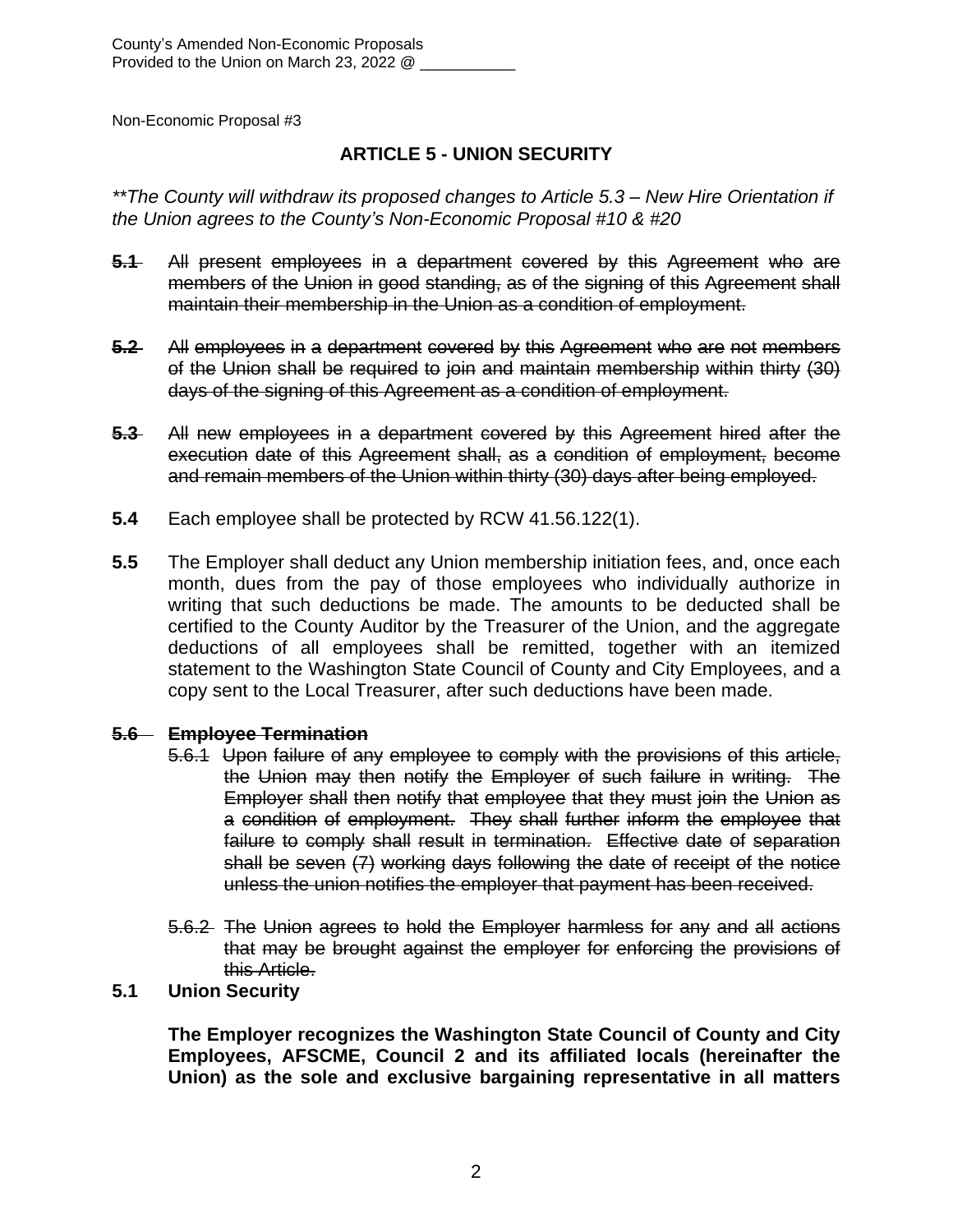**concerning wages, hours, and other conditions of employment for all employees described in the recognition clause.**

**The Employer shall remain neutral when communicating with employees about Union membership and direct the employee to discuss Union membership with either the Local President or a Union Staff Representative.**

**For current Union members and those who choose to join the Union, the Employer shall deduct once each month all Union dues and fees uniformly levied and shall continue to do so for such time and on conditions set forth in the authorization for payroll deduction regardless of the employee's continued membership in the Union. The Employer shall transfer amounts deducted to Council 2. Authorizations for Payroll Deduction and Representation are valid whether executed in writing or electronically.**

**Upon receipt of the employee's written authorization, the Employer will deduct from the employee's salary an amount equal to the dues required to be a member of the Union. The Employer will provide payments for the deductions to the Union at the Union's official headquarters each pay period.** 

**Forty-five (45) calendar days prior to any change in dues, the Union will provide the Human Resources Department and Payroll Department, the percentage and maximum dues to be deducted from the employee's salary.**

**The Employer shall provide an electronic copy of the Authorization for Payroll Deduction and Representation card via email to** [C2everett@council2.com](mailto:C2everett@council2.com) **within ten (10) calendar days of the employee executing the document. The Union shall provide the Employer proof (written, electronic, or recorded voice authorization) a copy of the Authorization for Payroll Deduction and Representation card via email to** [AuditorPayroll@spokanecounty.org](mailto:AuditorPayroll@spokanecounty.org) **within ten (10) calendar days of the employee executing the document. The Employer shall provide to the Union monthly a complete list of all bargaining unit members that includes: Employee name, work address, home address, work phone, work email, birth date, hire date in current bargaining unit, job classification, department, hours worked and monthly base wage.**

**Union payroll authorization cards are valid whether paper or electronic and the Employer & the Union shall maintain their copies of the Union's Authorization for Payroll Deduction and Representation cards in a secure locations that is are available to the Union for review by either party upon request.**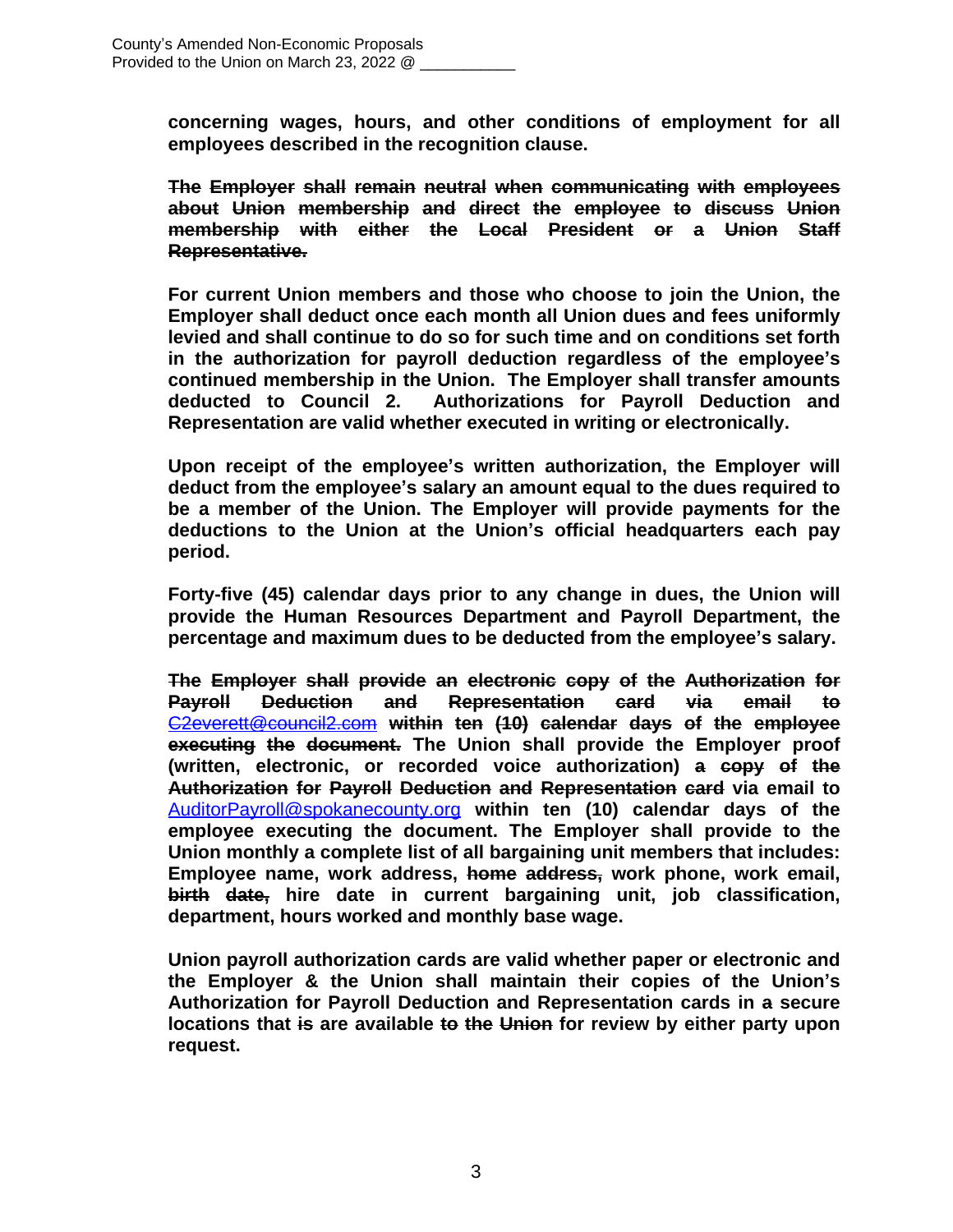**An employee may revoke his or her authorization for payroll deduction of payments to the Union by written notice to the Employer and the Union in accordance with the terms and conditions of their signed authorization card. If the Employer determines that it appears that the employee has revoked his or her authorization for payroll deduction in accordance with the terms and conditions of their signed authorization card, every effort will be made to end the deduction effective on the first payroll period following their revocation, and not later than the second payroll period. The Union has the right to challenge any employer action to revoke a dues deduction authorization by filing a grievance under the collective bargaining agreement grievance procedure.**

## **5.2 P.E.O.P.L.E Checkoff:**

**The Employer agrees to deduct from the wages of any Union member a P.E.O.P.L.E. (Public Employees Organized To Promote Legislative Equality) deduction as provided for in a written or electronically executed AFSCME (American Federation of State, County and Municipal Employees) authorization. An executed authorization may be revoked by the employee at any time by giving written notice to both the Employer and the Union (AFSCME). The Employer agrees to remit any deductions made pursuant to this provision promptly to the Union (AFSCME) together with an itemized statement showing the name of each employee from whose pay such deductions have been made and the amount deducted during the period covered by the remittance. The Employer will transfer amounts deducted to the AFSCME P.E.O.P.L.E. program.**

**5.3 New Hires Orientation:**

**The Employer agrees to notify the Union Staff Representative in writing of any new positions and new employees. At least two (2) working days prior to the orientation of the new employee, Once per month, the Employer shall provide an electronic format list with the names of the employees, job title, local affiliation and Department. A Union official shall, at no loss of pay, be granted up to thirty minutes, unpaid, to meet with the new employee(s), if they so choose, at a time that is mutually agreeable between the Union and the Department. at the conclusion of the orientation presentation, to provide each new employee a basic overview of the employees' rights and responsibilities regarding Union membership, dues authorization and Union insurance.**

## **5.4 Union Indemnity:**

**The Union will indemnify, defend and hold the Employer harmless against any claims made and against any suit instituted against the Employer which may arise by reason of any action taken by the Employer to comply**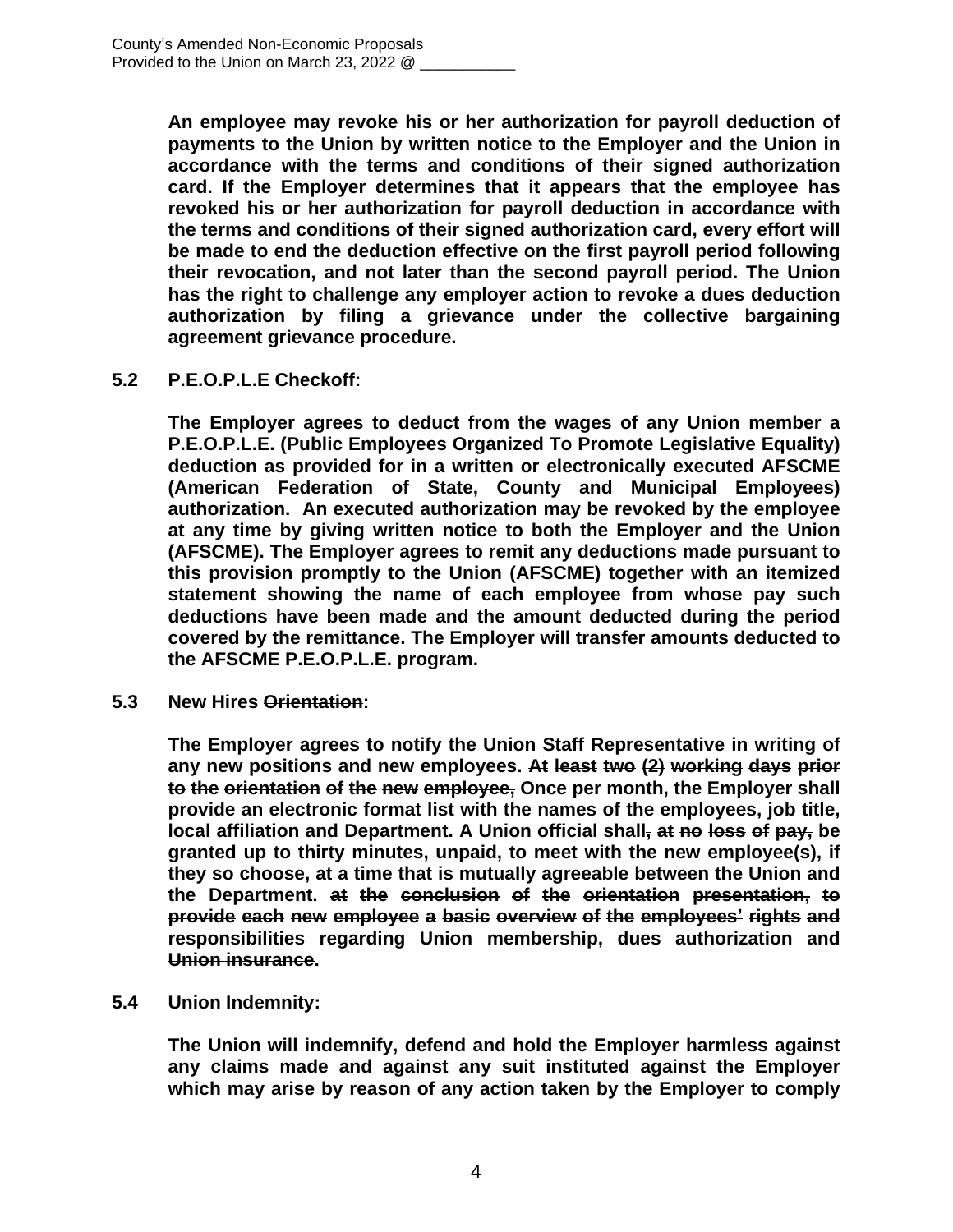**with the provisions of this Article, including reimbursement for any legal fees or expenses incurred in connection with such action. The Employer will promptly notify the Union in writing of any claim, demand, suit or other form of liability asserted against it relating to its implementation of this article.**

#### **5.7 Definitions**

- **5.7.1 Regular Employee**: An employee who has successfully completed their probationary period. The term of the probationary period is twelve (12) months. **This period may be extended to account for any leave of absence, paid or unpaid, that the employee may take. Should an employee promote during their probationary period, their probation period will not be extended unless by mutual agreement between the Union the Elected Official/Director or their designee. The employee shall forfeit all rights not have the ability to bump back to any position(s) held prior to their promotion without the approval of the previous Department Head/Elected Official.** 1950 actual hours worked if work a 37.5 hour work week or 2080 actual hours worked if work a 40 hour work week. This probationary period will supersede supplemental labor agreements if less of a probationary period is contained in the supplemental labor agreement.
- **5.7.2 Full Time Employee:** A regular employee who regularly works a minimum of a **37.5 hours per week** 162.5/173 hours per month on a continuing basis.
- **5.7.3 Part Time Employee**: A regular employee who works less than a 162.5/173 and more than 81.25/86.5 hours per month on a continuing basis and receives benefits on a true pro-rated basis.
- **5.7.4 Job Share:** Two or more regular employees who share the duties, responsibilities of a job specification and normal work hours of a single, full time position. Not all positions lend themselves to this arrangement and Job Share requires approval from the Elected Official/Department Head.
- **5.7.5 Percentage Employees**: An employee who **regularly** works less than **37.5 hours, but 50% or more of the regular full time schedule** the regular full-time work week (37.5 or 40 hours) on a continuing basis. **These employees will receive benefits on a prorated basis as outlined in the County's Percentage Employees policy.** Percentage employees require a separate signed agreement between the Union, employee and Elected Official/Department Head.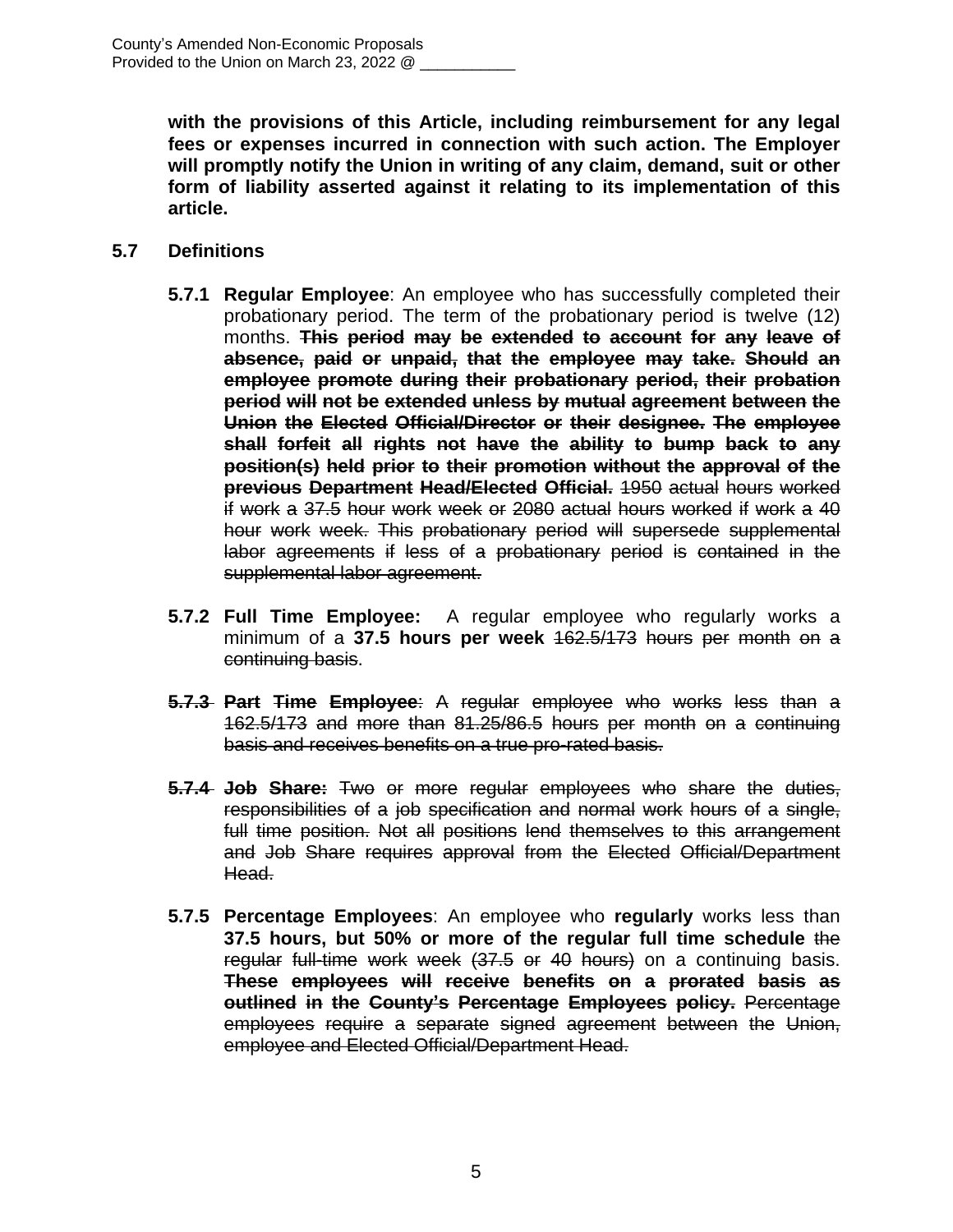## **ARTICLE 7 - UNION ACTIVITIES/FUNCTIONS/BUSINESS**

\*\**The County is willing to withdraw it's proposed change to union time "without" pay if the Union agrees to the rest of the proposed changes in Article 7*

**7.1 Notice and Authorization of Union Representatives:** The Union agrees to provide an updated list to elected officials, department heads and Human Resources of who is authorized to represent the Union in any matters outlined in this article. An "authorized representative" is one who is appointed or elected by their Local Union. Prior supervisor approval shall be obtained whenever possible for absences from the workplace. Such approval shall not be unreasonably withheld. Absences from the workplace of 30 minutes **fifteen (15) minutes** or more for Union activities/functions shall be documented by use of a leave slip.

## **7.2 Types of Activities**

- 7.2.1 The Employer agrees that during working hours, on the Employer's premises and without loss of pay, authorized Union representatives shall be allowed to consult with the Employer, his/her representative(s), Local Union officers, other authorized Union representatives or members concerning contract questions and problem solving in an effort to resolve issues at the lowest possible level. The Union agrees to first receive the approval from their appropriate elected official, department head or designee who may deny the request pursuant to 7.1 above and agrees to carry out these activities at times which are the least disruptive to the workplace.
- 7.2.2 The Employer agrees that representatives of the American Federation of State, County and Municipal Employees, whether Local Union representatives, State Council representatives, or International representatives shall upon notification to **and approval by** the elected official/department head or designee, have full and free access to the premises of the Employer at any time during working hours to conduct Union activities, without disrupting the regular functions of the department.
- **7.3 Union Functions:** The Employer agrees to grant authorized Union representatives time off with**out** pay, not to exceed an accumulative total of ten (10) working days per bargaining unit in any calendar year to attend or represent the Union at Union functions. Unused days will be available for each bargaining unit's use beyond the ten (10) days by mutual agreement between the bargaining unit and the employer. Fifty percent (50%) of the unused days at calendar year end will be carried over to the following year for the term of the contract.
	- 7.3.1 To ensure adequate staffing, no more than **one (1)** ten percent (10%) of the employees in a work unit will participate in a Union function at one time. A "work unit" shall be defined as a group of employees who answer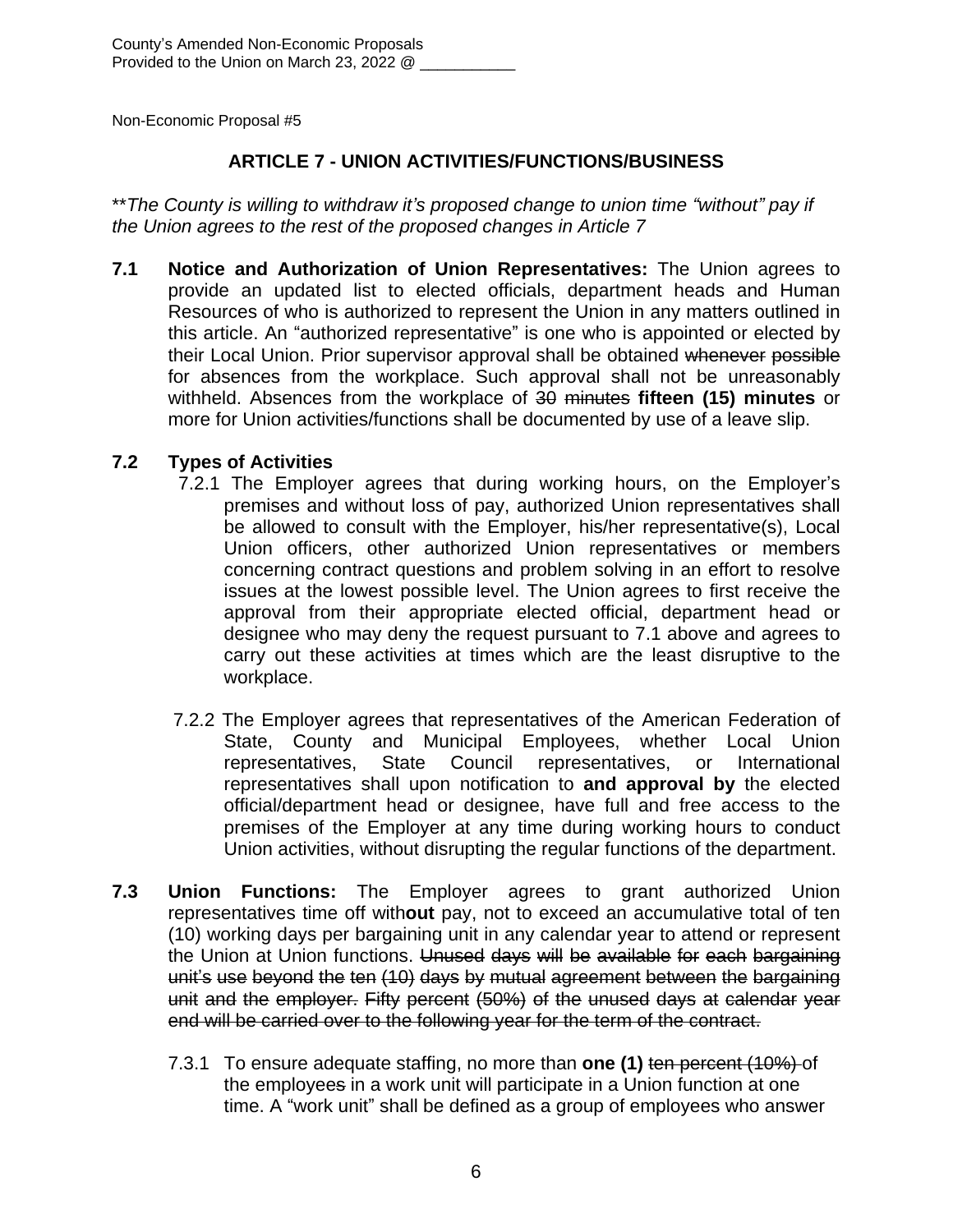to a common supervisor. If a work unit has less than ten (10) employees, only one individual will be allowed to attend. Individual employees can use a maximum of ten (10) days per calendar year to attend Union functions. Exceptions to the above limitations can be made by mutual agreement.

- 7.3.2 Example of functions are as follows:
	- 7.3.2.1 Union Conventions;
	- 7.3.2.2 Council 2 Executive Board Meetings/Training
	- 7.3.2.3 Other functions that management agrees are beneficial to the **County**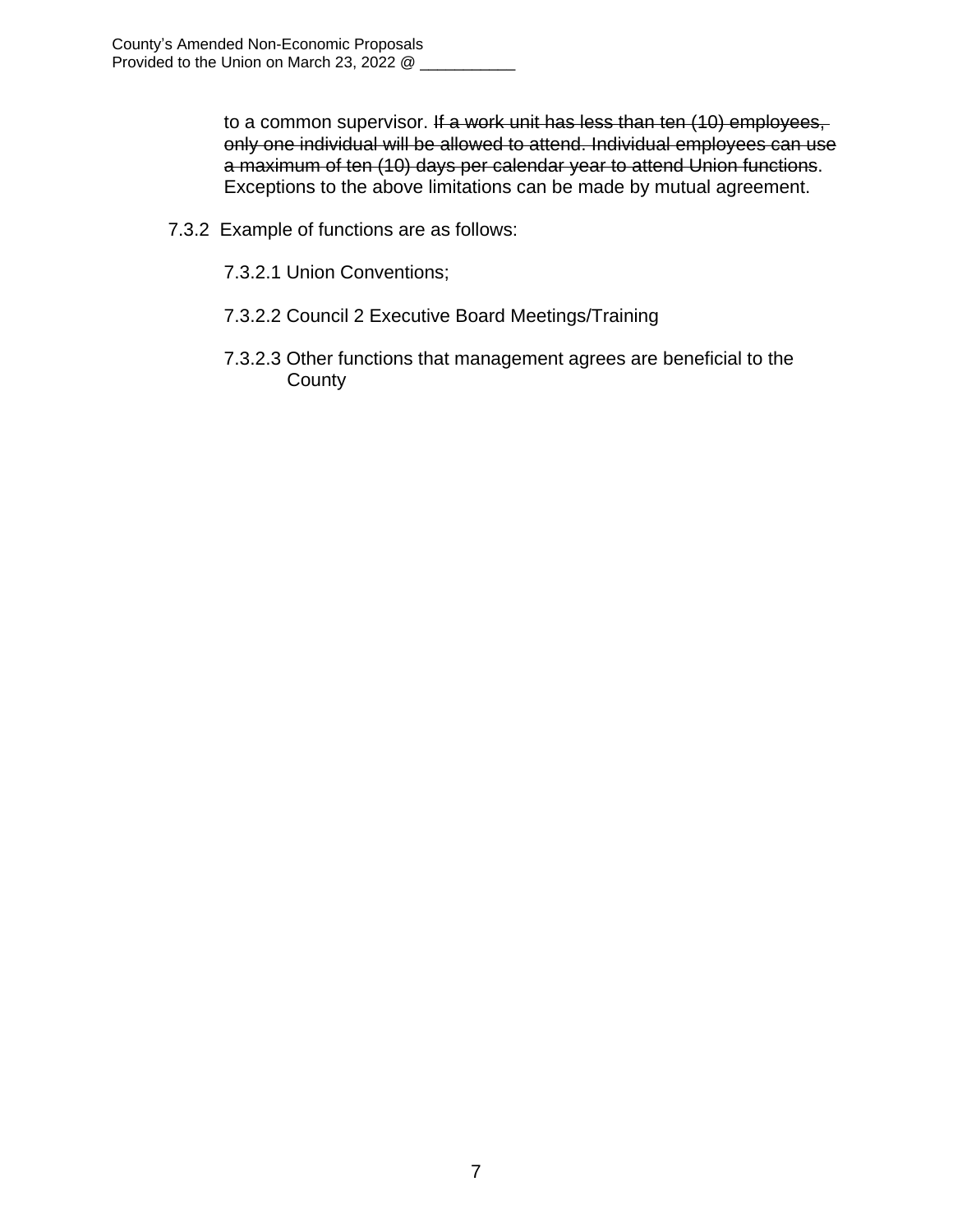## **ARTICLE 9 - ANNUAL LEAVE**

#### **9.1 Eligibility and Allowance:**

- 9.1.1 Employees shall start to earn annual leave allowance as of the first of the month nearest their date of hire. Employees hired on or before the 15th of the month shall receive credit for the full month. Employees hired after the 15th of the month shall not receive credit for that month. Newly hired probationary employees shall not be eligible to take paid vacation until they have accrued six (6) days of vacation. Employees separating from service on or before the 15th of the month will not receive any credit for that month. Employees separating after the 15th of the month will receive credit for the full month.
- 9.1.2 Annual leave allowance shall be earned annually based on the following schedule:
	- 9.1.2.1 One (1) working day per month for all employees having less than five (5) years of service.
	- 9.1.2.2 One and one-fourth (1-1/4) days per month for all employees having at least five (5) years of service, but less than ten (10) years of service.
	- 9.1.2.3 One and one-half (1½) days per month for all employees having at least ten (10) years of service, but less than fifteen (15) years of service.
	- 9.1.2.4 One and three-quarter (1-3/4) days per month for all employees having fifteen (15) years of service, but less than twenty (20) years of service.
	- 9.1.2.5 Two (2) days per month for all employees having twenty (20) years of service, but less than twenty-five (25) years of service.
	- 9.1.2.6 Two and one-quarter (2-1/4) days per month for all employees having twenty-five (25) years or more of service.

| 37.5-hour Employee<br><b>Accruals</b> |                                          |                                 |                                     |
|---------------------------------------|------------------------------------------|---------------------------------|-------------------------------------|
| <b>Years of Service</b>               | <b>Hours Accrued</b><br><b>Per Month</b> | <b>Annual Accrual</b><br>Amount | <b>Max Accrual</b><br><b>Amount</b> |
|                                       |                                          |                                 |                                     |
| 0-4 Years                             | 7.5                                      | 90                              | 180                                 |
| 5-9 Years                             | 9.375                                    | 112.5                           | 225                                 |
| <b>10-14 Years</b>                    | 11.25                                    | 135                             | 270                                 |
| <b>15-19 Years</b>                    | 13.125                                   | 157.5                           | 300                                 |
| <b>20-24 Years</b>                    | 15.00                                    | 180                             | 300                                 |
| 25+ Years                             | 16.875                                   | 202.5                           | 300                                 |
|                                       |                                          |                                 |                                     |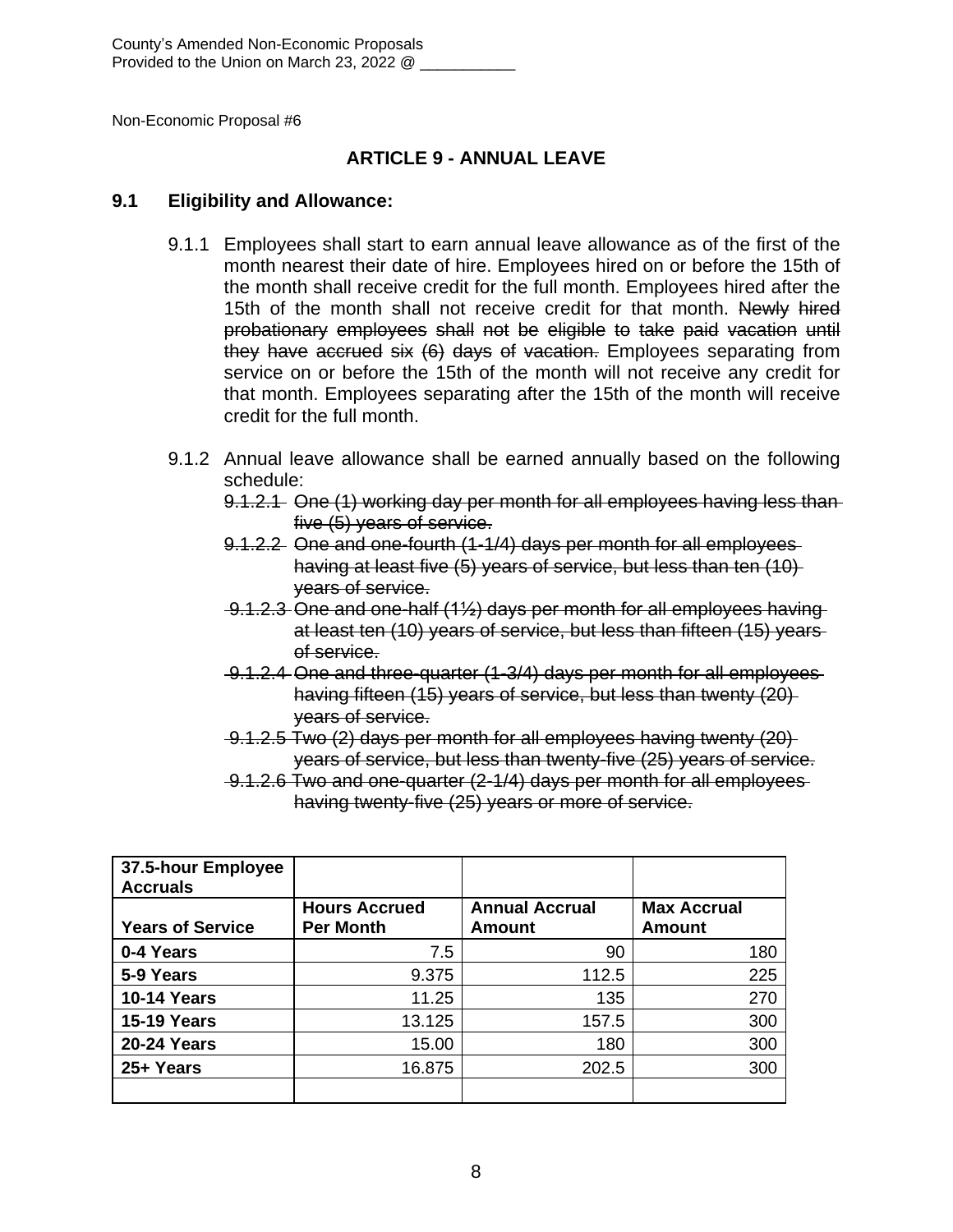| 40-hour Employee<br><b>Accruals</b> |                          |                       |                    |
|-------------------------------------|--------------------------|-----------------------|--------------------|
|                                     | <b>Hours Accrued Per</b> | <b>Annual Accrual</b> | <b>Max Accrual</b> |
| <b>Years of Service</b>             | <b>Month</b>             | <b>Amount</b>         | <b>Amount</b>      |
| 0-4 Years                           | 8                        | 96                    | 192                |
| 5-9 Years                           | 10                       | 120                   | 240                |
| <b>10-14 Years</b>                  | 12                       | 144                   | 288                |
| <b>15-19 Years</b>                  | 14                       | 168                   | 320                |
| <b>20-24 Years</b>                  | 16                       | 192                   | 320                |
| 25+ Years                           | 18                       | 216                   | 320                |
|                                     |                          |                       |                    |

**9.2 Annual Leave Pay:** The rate of annual leave pay shall be the employee's regular rate of pay in effect were the employee on the job at the time.

## **9.3 Choice of Annual Leave Period:**

- 9.3.1 Annual leave shall normally be granted at the time requested by the employee. If the nature of the work makes it necessary to limit the number of employees on vacation at the same time, the employee with the most seniority shall be given his/her choice of annual leave period. In the event of any conflict over annual leave periods, however, a senior employee shall not be allowed to take more than twenty (20) days' annual leave during such period.
- 9.3.2 Annual leave may be accumulated to a total of twice the amount earned annually or to a maximum amount of **three hundred (300) hours for 37.5 hour employees or three hundred twenty (320) hours for 40 hour employees** forty (40) working days' credit, whichever is the lesser. Any annual leave accumulated beyond this limit will be forfeited, unless the employee is asked in writing by his/her Department Head to defer his/her vacation because of work schedules. In this case the annual leave shall not be forfeited. An employee may not be paid additional compensation for earned vacation time not taken, except at the time of severance from the County employment as hereinafter provided.
- **9.7 Vacation Rights in Case of Layoff or Separation**: Any employee who is laid off, discharged or separated from the service of the Employer for any reason, prior to taking his/her vacation, shall be compensated in cash for the unused vacation, he/she has accumulated at the time of separation which is computed based upon his/her base pay plus longevity if applicable. For retirement purposes, vacation payoff shall be limited to forty (40) **three hundred (300) hours for 37.5 hour employees or three hundred twenty (320) hours for 40 hour employees** days.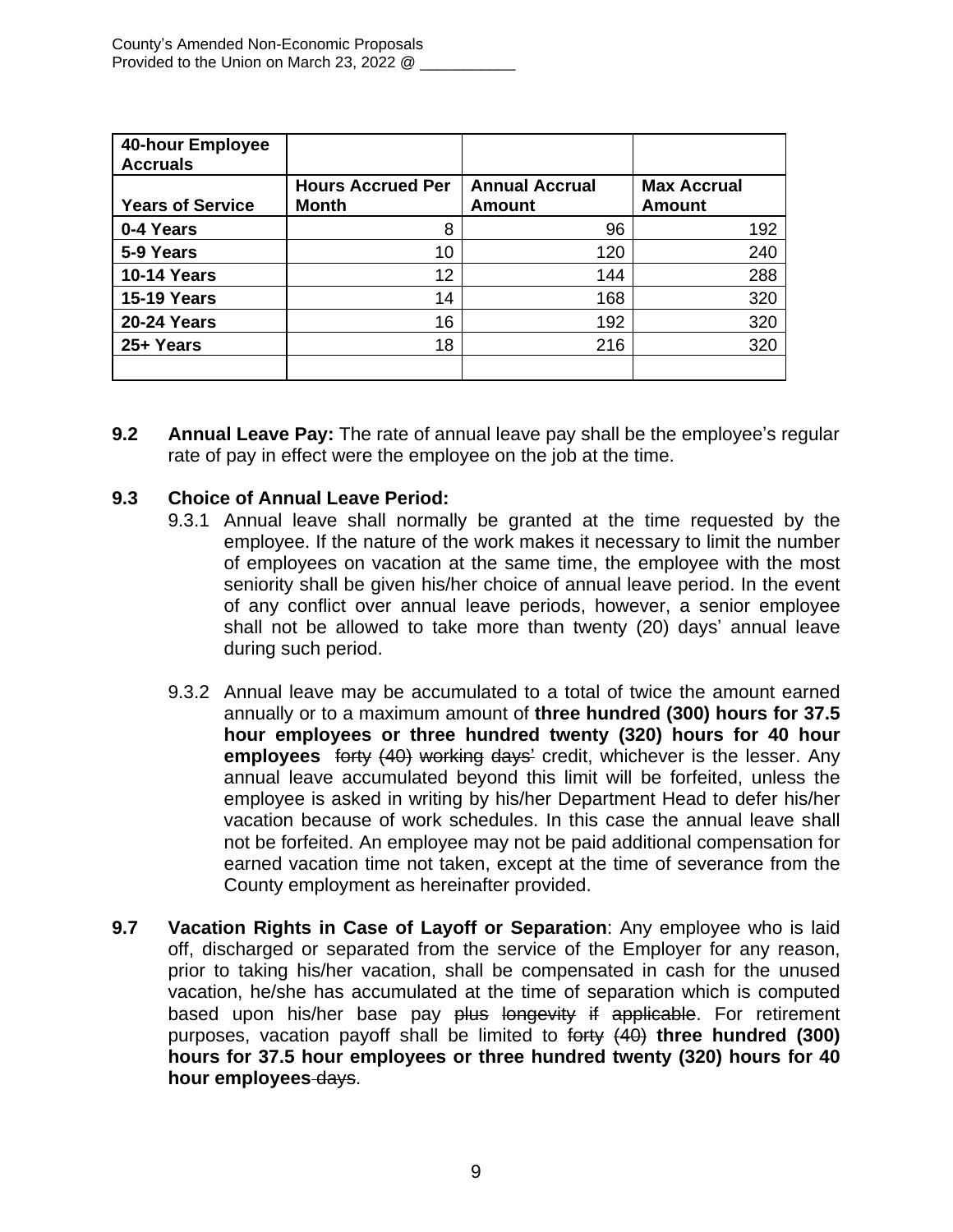## **ARTICLE 10 - SICK LEAVE**

## **10.1 Eligibility and Accumulation:**

An employee in paid status for any portion of the month shall earn sick leave at a rate of 7.5 **hours per month for employees who normally work 37.5 hours a week** or 8.0 hours per month **for employees who normally work 40 hours a week** (based on a full-time employee status, pro-rated for other weekly schedules) or as applicable per Federal or State law. **(TA – 02/16/2022)**

## **10.8 Bereavement Leave:** \*\**Moved to Leave of Absence Section* **(TA – 02/16/2022)**

Bereavement leave entitles a member up to three (3) working days off with pay, not chargeable to sick leave balance if a member suffers a death of a member of his/her immediate family as defined above. Bereavement leave in the case of a spouse or a child is allowed up to ten (10) working days. In addition:

- Two additional working days may be authorized if travel time is needed for out-of-town funerals. To be considered out-of-town, the employee must travel more than one hundred and twenty-five miles outside of Spokane County.
- Bereavement leave can be utilized over a six (6) month period after the death.
- If the employee requires additional bereavement time, they may request additional time off chargeable to compensatory time, annual leave or PTO.
- **10.9 Immediate family:** Shall be defined as follows: Spouse, State Registered Domestic Partner, parent, step-parent, child (biological, adopted, step or foster) regardless of age or dependency status, sibling, grandparent, grandchild, fatherin-law, mother-in-law, brother-in-law, sister-in-law, daughter-in-law, son-in-law or a more distant relative if living as a member of the employee's immediate family.
- **10.10** Members who divorce spouse or terminate Domestic Partnership must notify the employer within 30 calendar days of divorce/termination or may be subject to discipline under the terms of their respective CBAs. \*\**Already in the Health Insurance Article* **(TA – 02/16/2022)**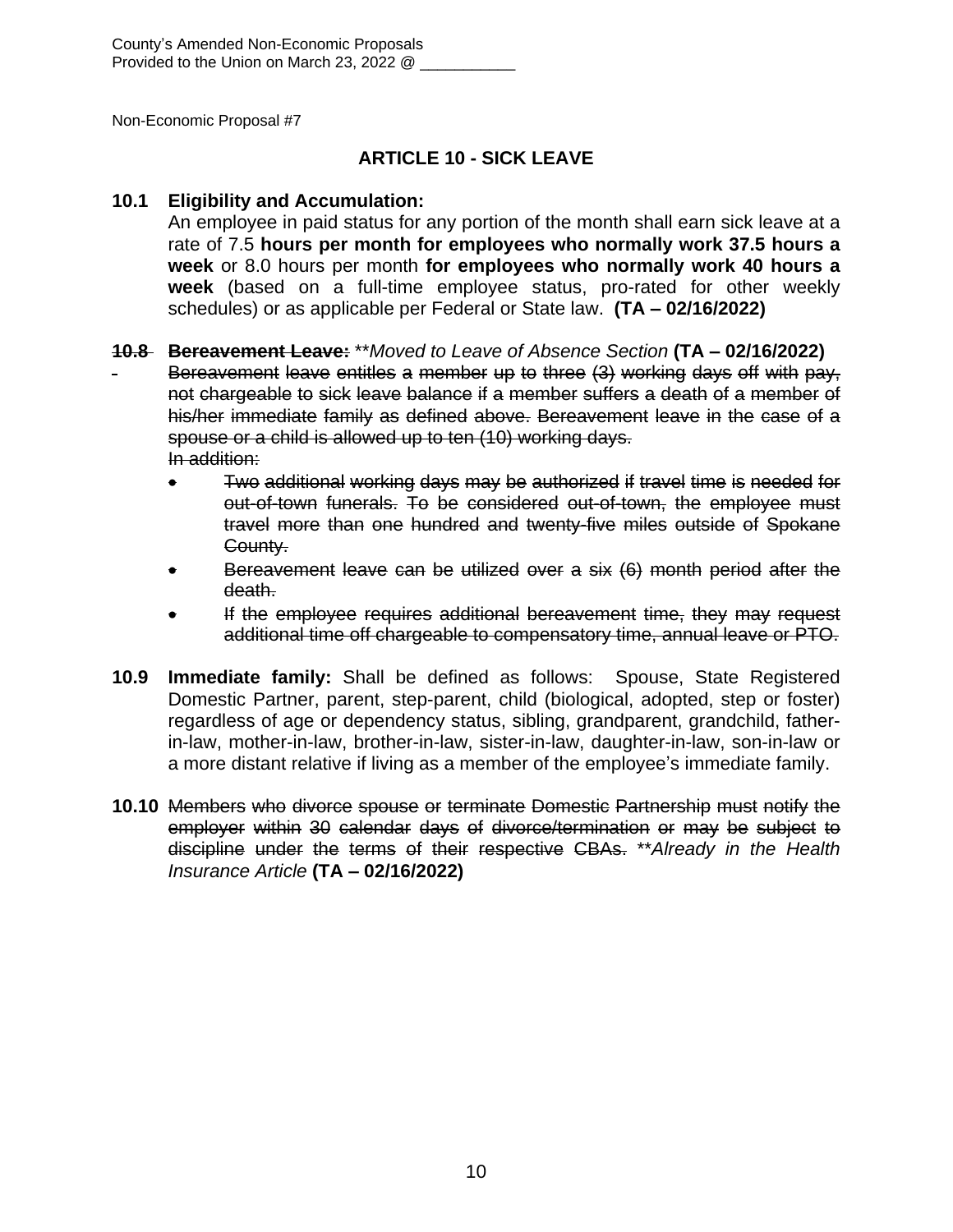## **ARTICLE 12 - HOURS OF WORK**

All items contained in this Article shall apply unless specifically addressed in individual supplements.

#### **12.1 Regular Hours:**

- 12.1.1 The regular hours of work each day shall be consecutive except for interruptions for lunch periods.
- 12.1.2 All employees' work schedules shall provide for a fifteen (15) minute rest period during each half shift.
- 12.1.3 The normal work week shall consist of **no more than** five (5) consecutive days followed by **no less than** two (2) days of rest, **unless by mutual consent between the employee and the employee's Elected Official/Department Head or designee**. Seven and one-half (7-1/2) or eight (8) consecutive hours of work, except for interruptions for lunch periods, shall constitute a work day.
- 12.1.4 All employees shall be scheduled to work on a regular work shift, and each shift shall have regular starting and quitting times. Work schedules showing alternative shifts, workdays and hours shall be posted on all department bulletin boards. Except for emergency situations, work schedules will not be changed without giving the Union and the employee ten (10) working days advance notice. When the Employer has a need to change work schedules within the department, the department shall notify the Union to negotiate the effects of the proposed schedule change.

## **12.2 Alternative Work Hours or Shifts:**

- 12.2.1 The Employer may establish a work week other than five (5) seven and one-half (7-1/2) or eight (8) hour days or shift work within a department. The department shall notify the bargaining unit to negotiate the effects of the changes.
- 12.2.2 Alternative work hours or shifts other than five (5) seven and one-half or eight (8) hour days will be negotiated in a Supplemental Agreement with the effected department/bargaining unit.
- 12.2.3 Employees on Alternative Work Schedules whose regular work day differs from the standard seven and one half  $(7, 1/2)$  or eight  $(8)$  hour day shall have their Holidays paid for as the number of hours in their actual work day.
- **12.3 Paid Leave:** All paid leave shall be considered as hours worked **but shall not count toward overtime calculation**.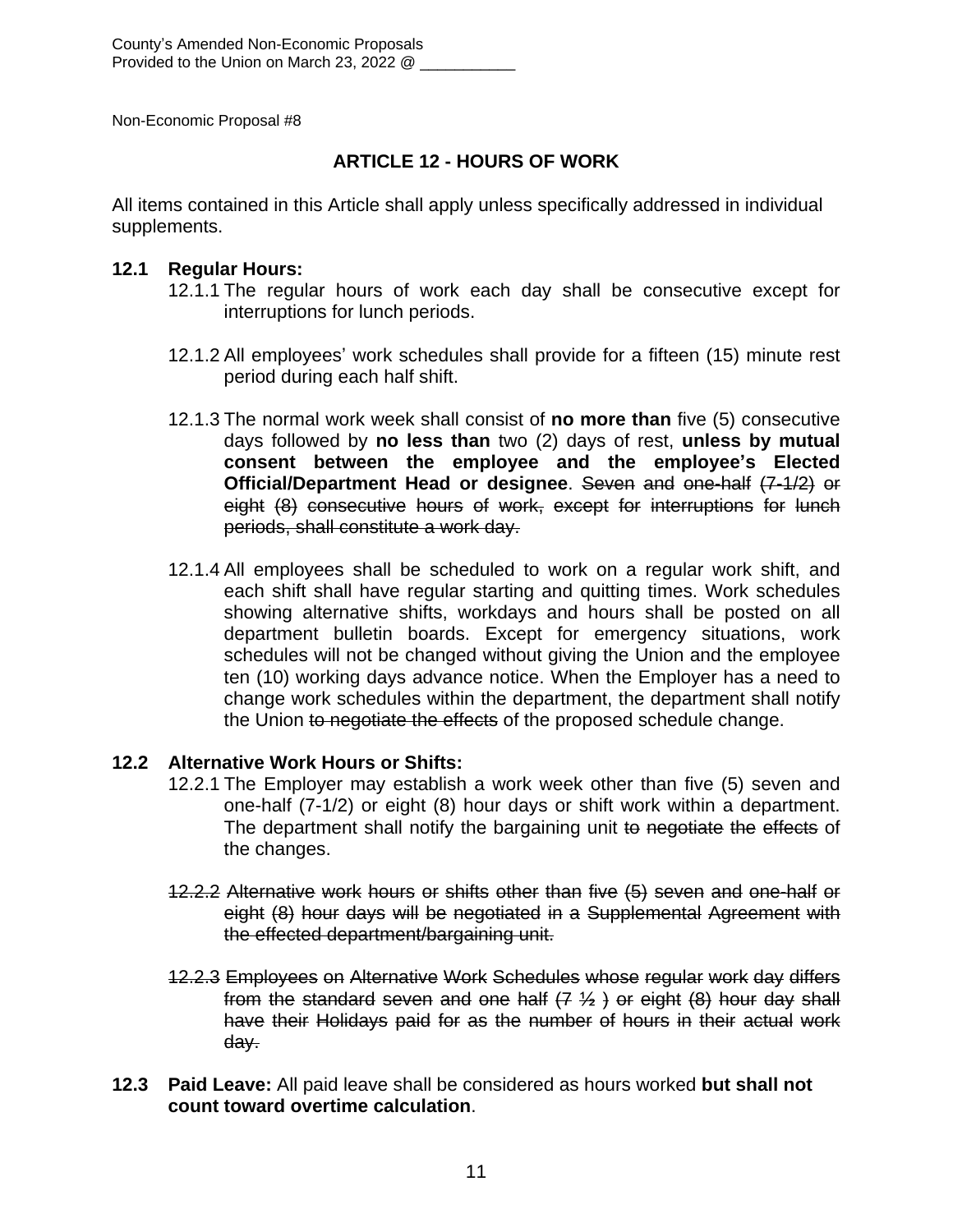## **ARTICLE 13 - LEAVES OF ABSENCE**

\*\**The County will withdraw it's proposed changes to 13.3.3 if the Union withdraws it's proposed changes to Bereavement Leave.*

## **13.2.8 Bereavement Leave:**

**Bereavement leave entitles a member up to three (3) working days off with pay, not chargeable to sick leave balance if a member suffers a death of a member of his/her immediate family as defined above below. Bereavement leave in the case of a spouse or a child is allowed up to ten (10) working days.**

**In addition:**

- **Two additional working days may be authorized if travel time is needed for out-of-town funerals. To be considered out-of-town, the employee must travel more than one hundred and twenty-five miles outside of Spokane County.**
- **Bereavement leave can be utilized over a six (6) month period after the death.**
- **If the employee requires additional bereavement time, they may request additional time off chargeable to compensatory time, annual leave or PTO.**
- **13.2.8.1Immediate family:** Shall be defined as follows: Spouse, State Registered Domestic Partner, parent, step-parent, child (biological, adopted, step or foster) regardless of age or dependency status, sibling, grandparent, grandchild, father-in-law, mother-in-law, brother-in-law, sister-in-law, daughter-in-law, son-in-law or a more distant relative if living as a member of the employee's immediate family.

## **13.3 Compensation for Absences Due to Widespread Emergency:**

- 13.3.1 If County offices have not been closed and individual employees are unable to report to work, or are permitted to leave early, such absences are to be charged to personal holiday time, accrued vacation or accrued comp-time. If such accrued leave time is not available to that employee, such absence will be without pay.
- 13.3.2 Employees who are late arriving to work due to the current weather/road/emergency conditions may charge the time to accrued leave, take the time without pay, or make up the time at a maximum of **their regularly scheduled shift** seven and one-half (7½) or eight (8) hours within two (2) weeks. No overtime will be paid when the employee is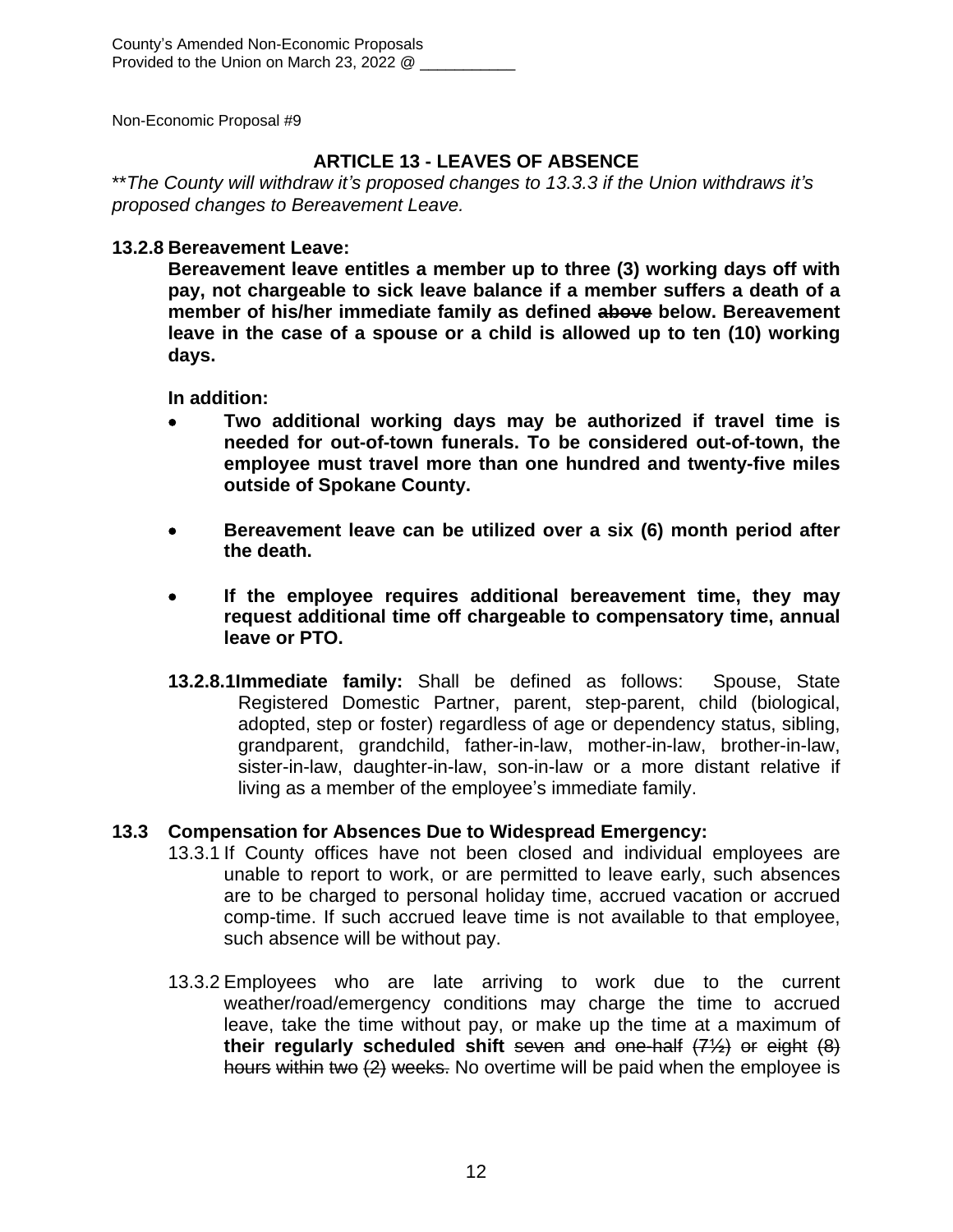making up the time. Time must be made up in the same week the lateness occurred **FLSA defined pay period**.

- 13.3.3 In the event the Board, after consultation with the Sheriff, determines to close County operations and directs employees to go home, all but essential personnel shall be released**. If employees are eligible and have the capability to work from home, they are expected to continue working from home for the duration of the closure. Employees who are unable to perform their job-related duties from home may elect to go unpaid or use accrued time for the time missed due to the closure**, and they shall be paid for the time off the job. Such pay shall not be charged to accrued leave time. **Employees may elect to go unpaid or use any accrual to cover any missed hours due to the County operations being shutdown.**
- 13.3.4 For Local #1135 refer to supplemental.
- 13.3.5 Any ongoing construction work is not considered an emergency under this article.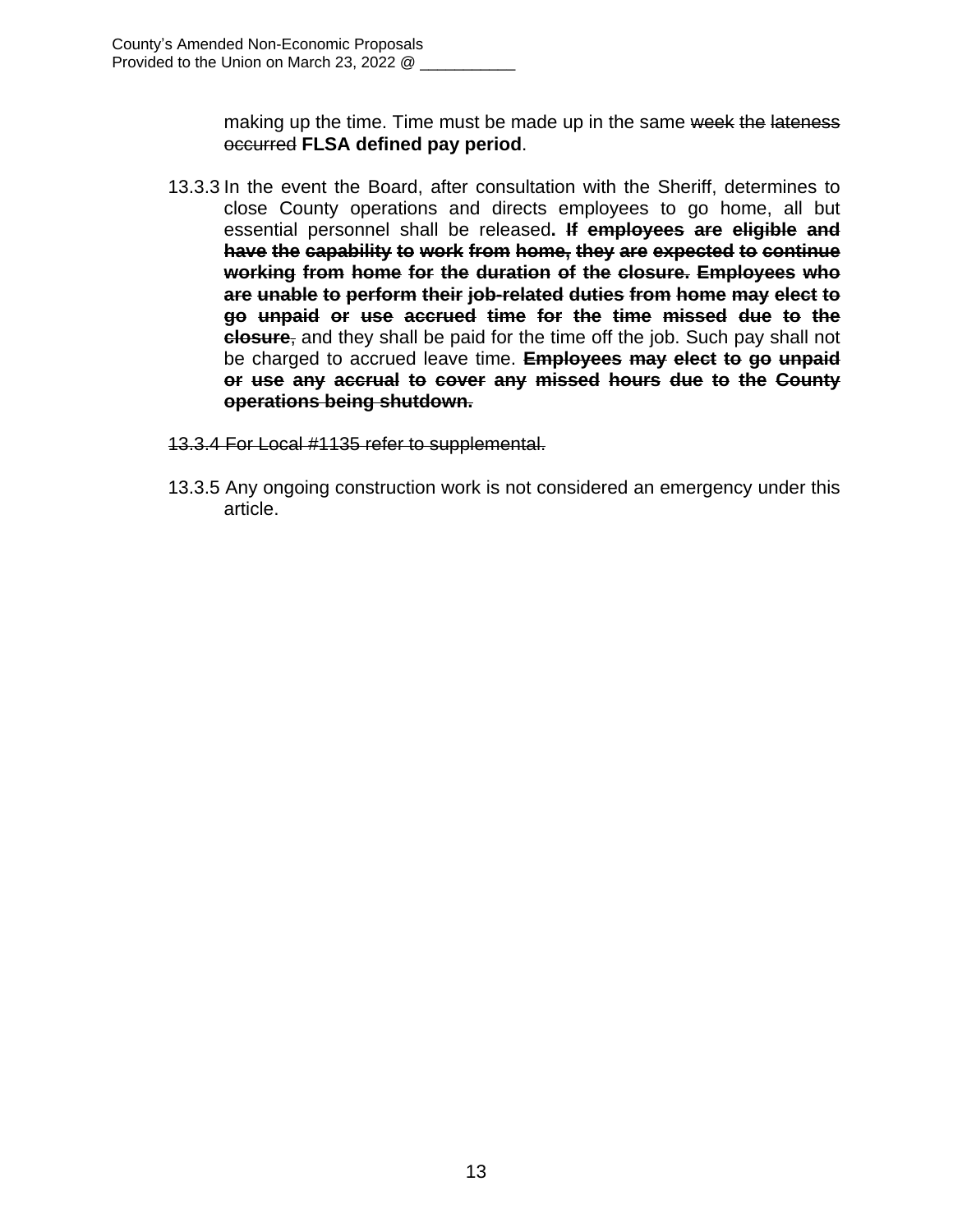## **ARTICLE 14 - SHARED LEAVE**

*\*\*The County will withdraw its proposed changes to Article 5.3 – New Hire Orientation if the Union agrees to the County's Non-Economic Proposal #10 & #20*

The Employer shall provide Leave Sharing Program in accordance with Appendix "5". **Employees shall have the ability to donate or receive vacation time in accordance with the Spokane County Shared Leave Policy.**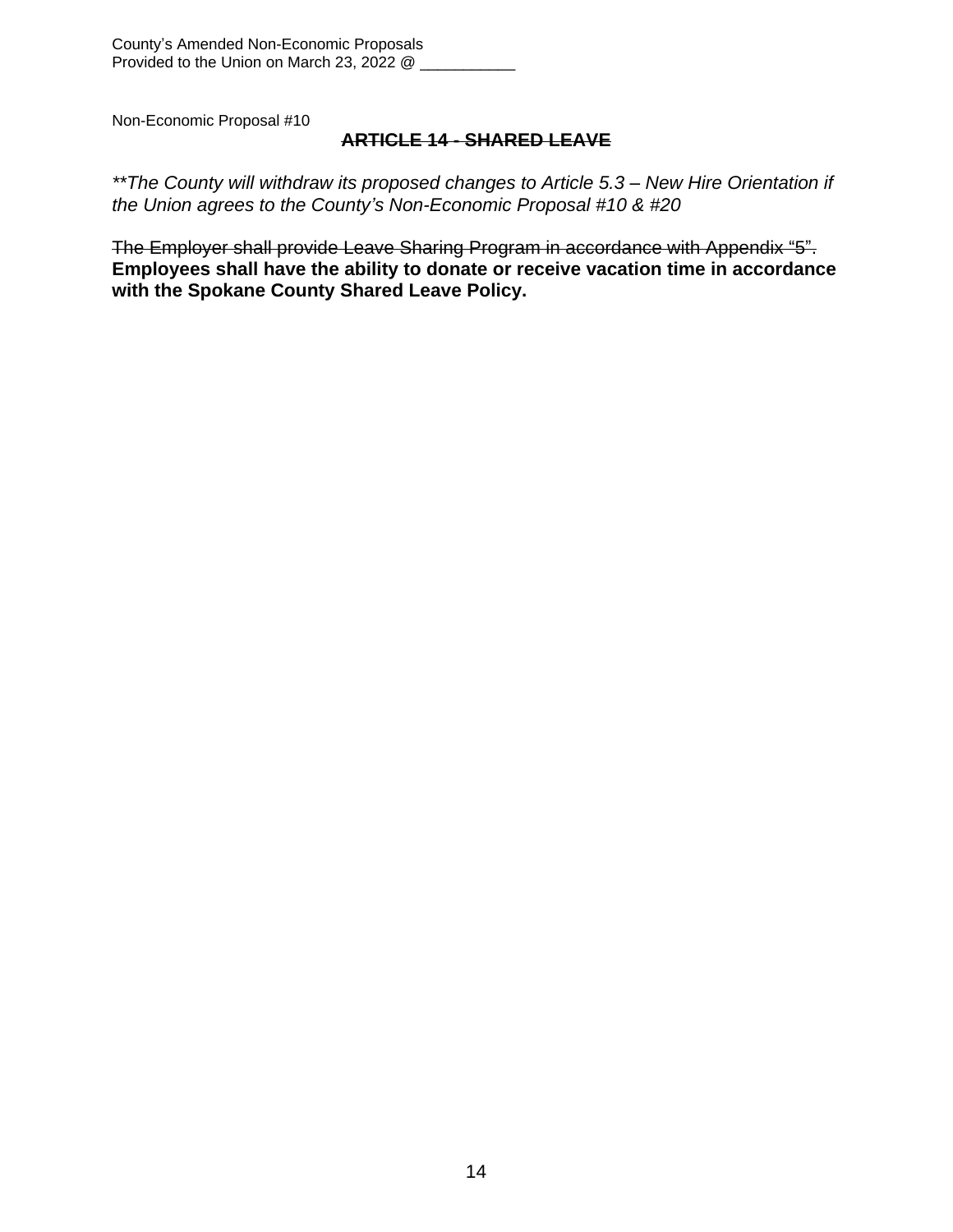County's Amended Non-Economic Proposals Provided to the Union on March 23, 2022 @

Non-Economic Proposal #11

#### **ARTICLE 16 – SENIORITY**

Seniority shall be defined in each individual supplement.

#### **16.1 Seniority**

**Seniority shall be defined as follows:**

- **16.1.1 Classification Seniority – total length of unbroken time spent in bargaining unit classification**
- **16.1.2 Department Seniority – total length of unbroken time spent in a department, in a bargaining unit position(s)**
- **16.1.3 Bargaining Unit Seniority – Total length of unbroken service within a bargaining unit position(s).**
- **16.1.4 County Seniority – total length of unbroken time of service within Spokane County**
- **16.1.5 District Seniority – total length of unbroken time of service within a service district. This type of seniority shall only apply to 1135 members and is further defined in the 1135 supplemental agreement.**
- **16.2 Computing Seniority**

**For the purpose of computing seniority, all authorized leaves, except leaves of absence(s) granted during their probationary period and any voluntary, unpaid leave of absence, shall be considered as time worked. Employees who are laid off as a result of a reduction in positions, and who are subsequently reinstated, shall retain their full seniority except for such period of layoff.**

**16.3 Loss of Seniority**

**An employee's earned seniority and regular employee shall be lost for any of the following reasons:**

- **A) Discharge or resignation of the employee;**
- **B) Inability to return to work after one (1) year of absence due to medical reasons, except for on-the-job injuries. Time frames may be extended by mutual agreement of the parties;**
- **C) Failure to report for work the first workday or shift following the expiration of the authorized leave of absence without an authorized extension;**
- **D) Temporary layoff exceeding an eighteen (18) moth period;**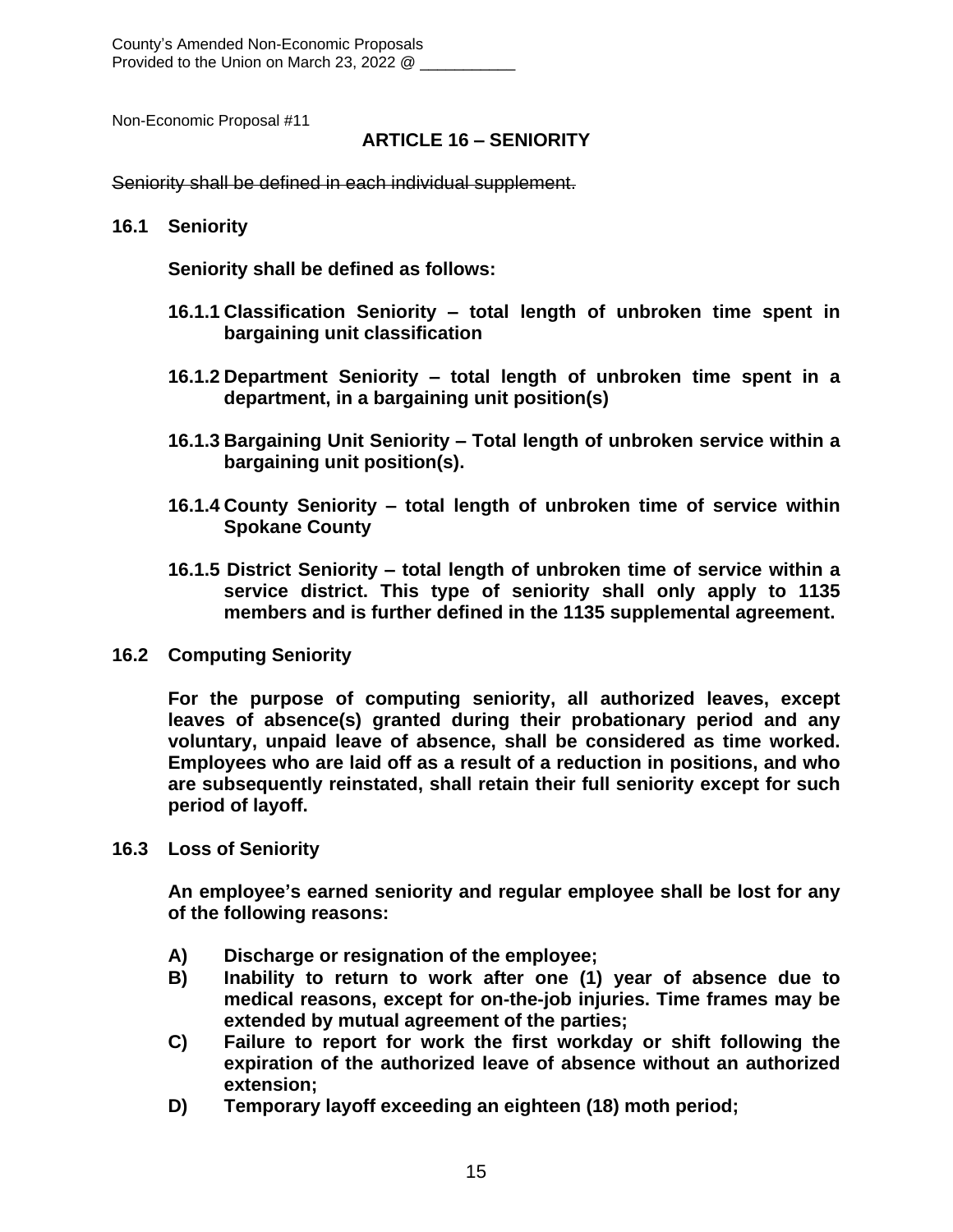## **E) Failure, when on layoff, after being recalled**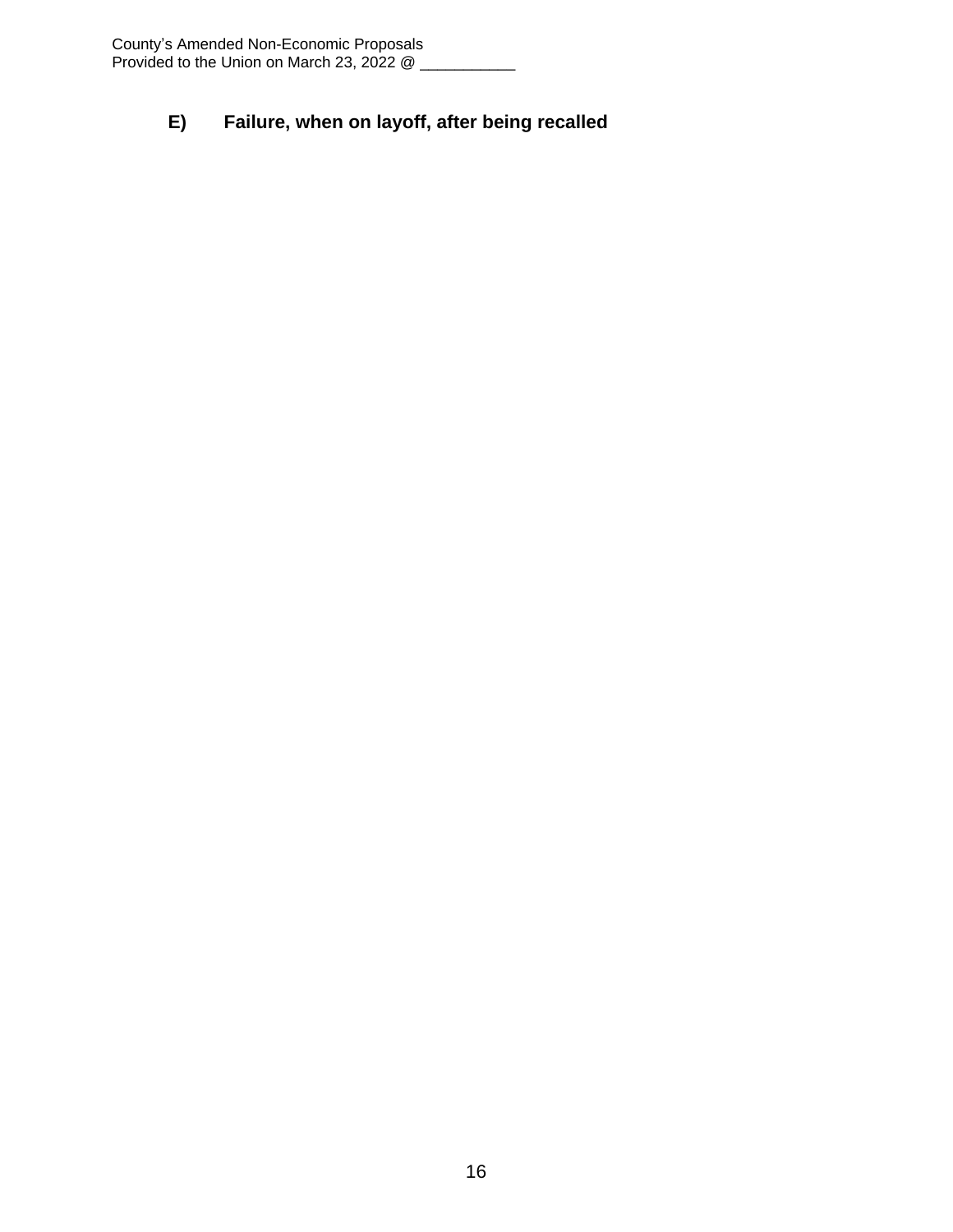#### **ARTICLE 18 - GRIEVANCE PROCEDURE**

- **18.3 Formal Written Grievance:** A formal written grievance may be advanced to Step 2 or Step 3 by mutual agreement of the parties.
	- 18.3.1 **Step 1.** Should the grievance not be settled through the informal procedures, the Union Steward shall submit it to the Union Grievance Committee. The Grievance Committee, if they find the grievance justified, shall within twenty three (23) working days from the employers response to the informal complaint, reduce the grievance to written form, in three (3) copies, including specific violation, background information and remedies sought, and submit it to the employee's Elected Official/Department Head or his/her designee. **A copy of the grievance shall be submitted to Labor Relations by the Union at the same time as the within five (5) business days of when it was filed with the Elected Official/Department Head.** The Elected Official/Department Head or his/her designee shall, within five (5) working days of receipt of the Grievance Committee's formal written complaint, shall schedule a meeting for the purpose of hearing the complaint. The Elected Official/Department Head or his/her designee shall answer the complaint in writing within ten (10) working days after the hearing.
	- 18.3.2 **Step 2.** Should the grievance not be settled in Step 1, it shall be submitted in writing within five (5) working days, of receipt of the Elected Official/Department Head or his/her designee's decision, to the Human Resources Director. Within five (5) working days of receipt of the complaint, the Human Resources Director will set a date to hear the complaint. The Human Resources Director shall respond to the Union Representative and the Grievance Committee with ten (10) working days of this meeting.
	- 18.3.3 **Step 3.** Should the grievance not be settled in Step 2, either party may request arbitration, within thirty (30) working days after the reply of the Human Resources Director is due, by written notice to the other. A simultaneous request for a list of eleven (11) arbitrators from the Washington State Public Employment Relations Commission shall be initiated. The arbitrator shall be selected by the County and the Union within seven (7) days after the list is received. Both the County and the Union shall have the right to strike one (1) name from the panel. The process shall be repeated and the remaining name shall be the arbitrator for the grievance.

#### **18.6 Liability:**

**No monetary claim by an employee covered by this Agreement or by the Union against the County shall be valid beyond the pay period prior to the pay period in which the grievance was first filed in writing,**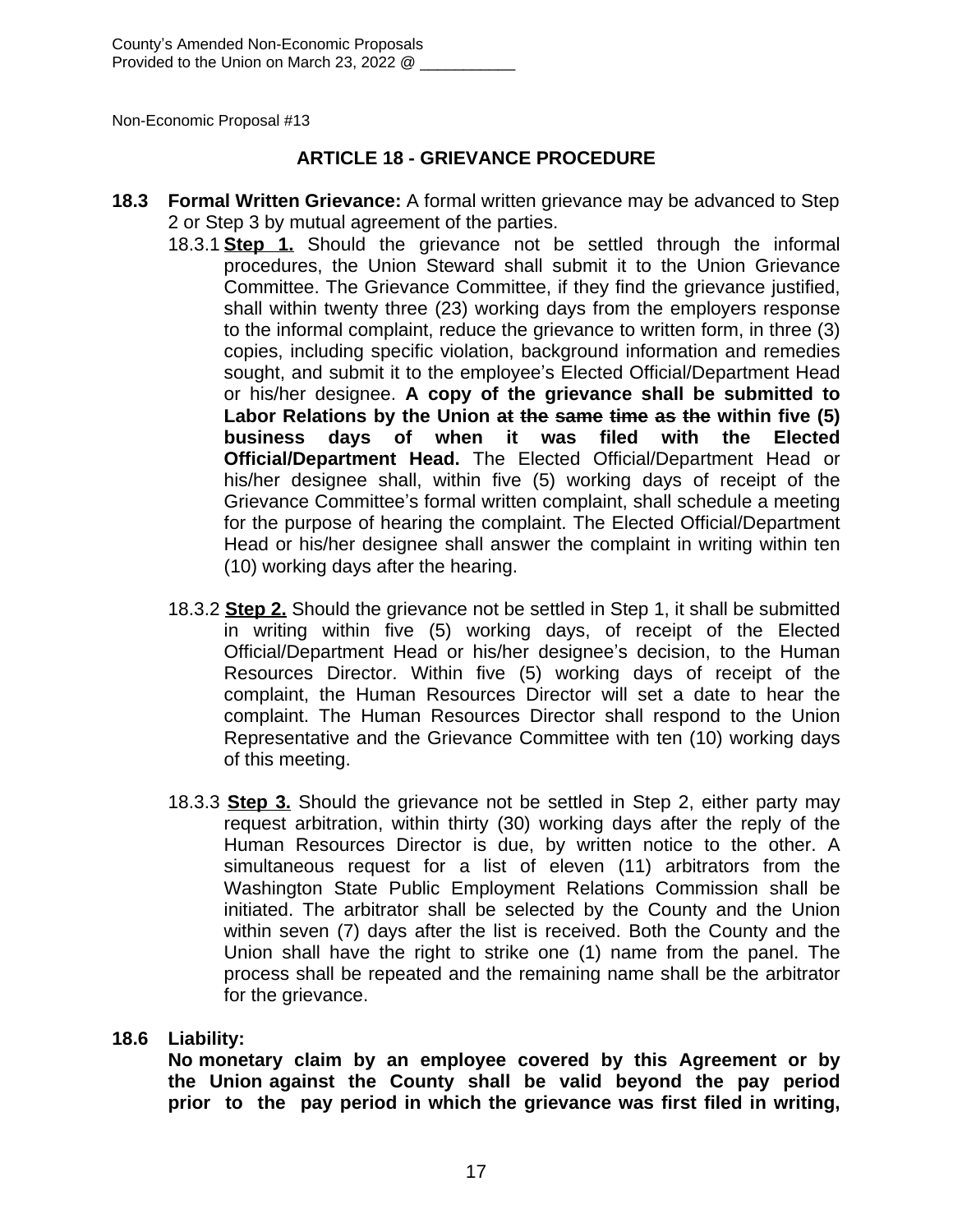**unless the circumstances of the case made it impossible for the employee, or the Union, as the case may be, to know that the employee or the Union has grounds for such claim prior to that date, in which case, the claim shall be limited retroactively to a period of forty-five (45) days prior to the date the claim was first filed in writing. This provision shall not apply to arbitrator's decisions regarding suspensions or discharges.**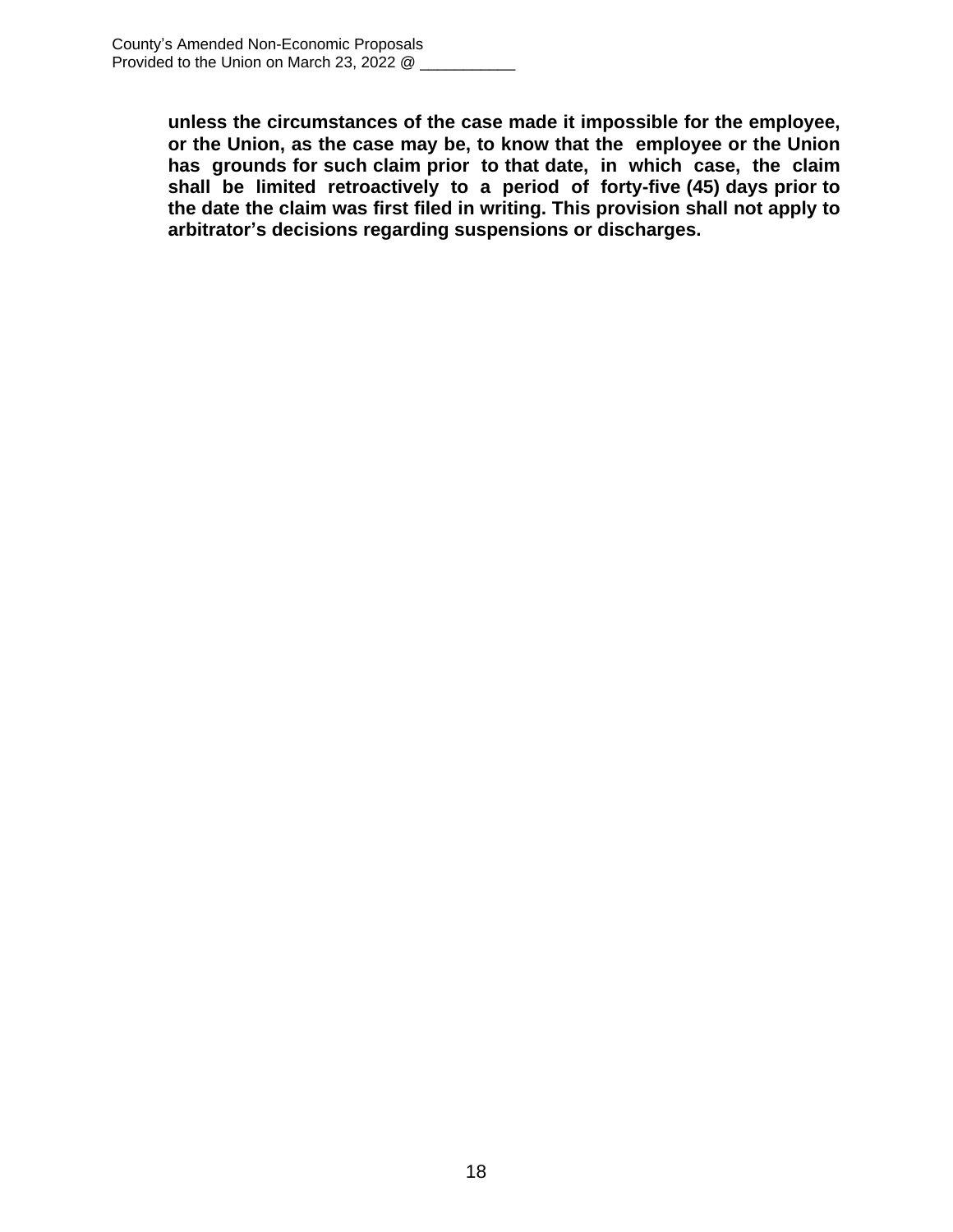## **ARTICLE 19 – PROMOTIONS/VACANCIES/LATERAL TRANSFERS**

#### **19.1 Bid Rights:**

When a Master Contract vacancy occurs, **the position will be posted on the County's website.** the department will post the opening to the Bargaining Unit members in the department and concurrently, as needed, to the Bargaining Unit, Master Contract members and open.

19.1.1 The vacancy will be posted for a minimum of five (5) working days. All AFSCME Master Contract members who **submit an electronic application** turn in applications to Human Resources by the closing date and who meet the minimum requirements will be considered in the following order:

#### 19.1.2 Referral List #1:

- o First consideration Members of the Bargaining Unit within the Department;
- o Second consideration Members of the Bargaining Unit;

#### 19.1.3 Referral List #2:

- o Third consideration Members of the Master Contract Locals.
- 19.1.4 The order of consideration will be defined on the recruitment posting.

**19.2** See Supplemental Agreements for additional provisions, if any. **For employees of the Sheriff's Department, all Civil Service rules will apply on how a position is awarded.**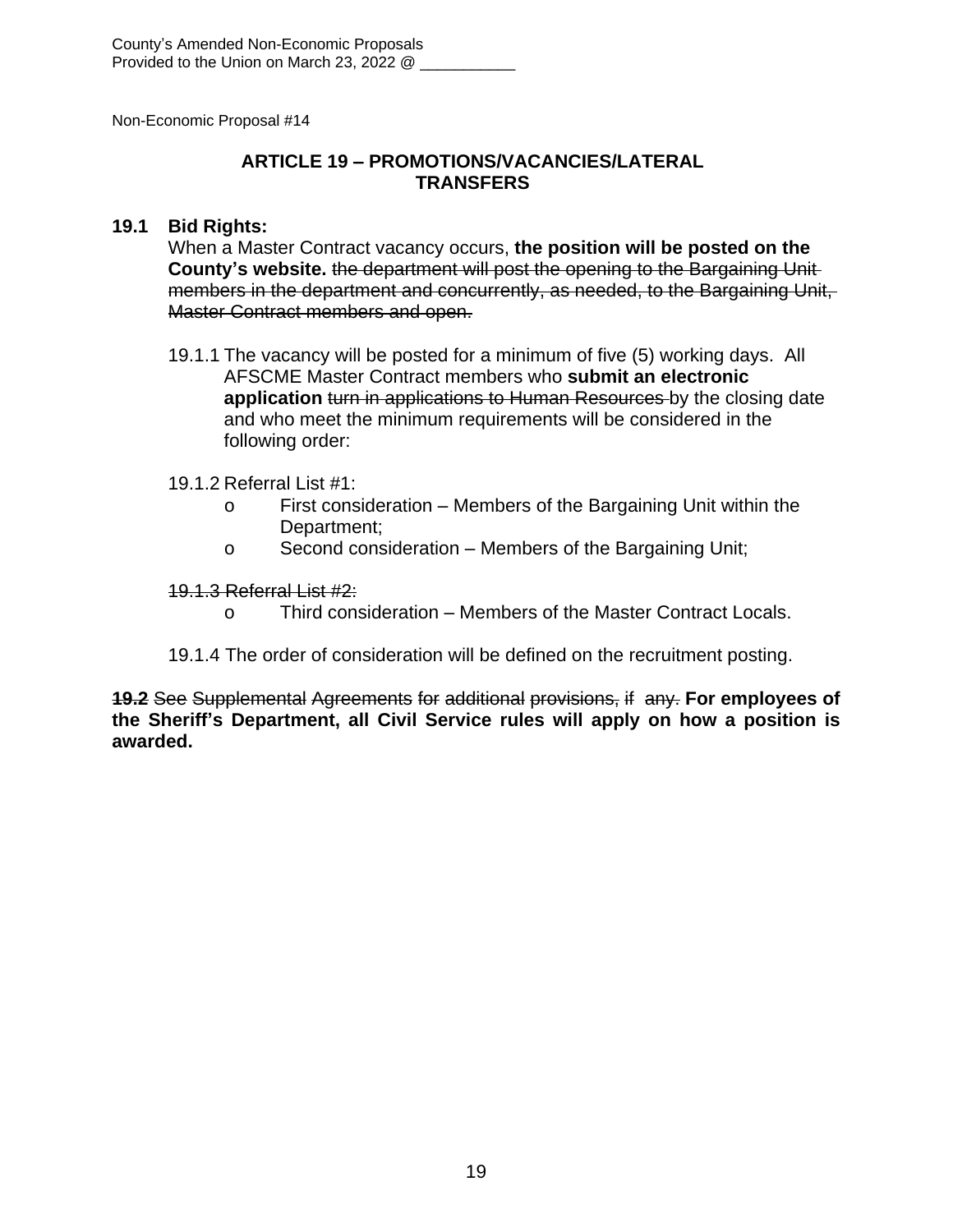## **ARTICLE 22 - GENERAL CONDITIONS**

**22.1 Work Rules:** The employer agrees to notify the Union of any changes in existing work rule(s) or the establishment of new work rules.

#### **22.2 Personnel Files:**

- 21.2.1 Maintenance: One (1) personnel file shall be maintained and located at the Human Resources Department **or the Civil Service Department (applies to 492-SP & 492-FC)** and one (1) at the individual Departments. Those files shall contain employment-related documents. On request, employees may review their personnel files. Employees may receive one (1) copy per year of all documents in their personnel files.
- 21.2.2 Review and Release: The employees shall be given a copy of and have an opportunity to review any and every disciplinary or performance related document prior to it being placed in their personnel file. Any documentation created concerning the employee's performance that is placed in the employee's personnel file shall be placed in the file in a timely fashion from the date of occurrence(s).
- **22.3 Dress Code:** Employees shall generally be allowed to chose their individual manner of dress: However, the Employers may require reasonable dress standards commensurate with the job. **(TA – 02/16/2022)**

## **22.4 Uniforms and Protective Clothing:**

## 21.4.1 Local #1135 - See Supplemental

21.4.2 If any employee is required to wear a uniform, protective clothing or any type of protective device as a condition of employment such uniform, protective clothing or protective device shall be furnished, replaced as necessary and repaired by the Employer.

## **22.6 Personal Property:**

## 21.6.1 Local #1135 - See supplemental.

22.6.2 The Employers will repair or replace clothing, eyeglasses and personal property if damaged in an accident not to exceed actual cash value of such property that is damaged or destroyed in the line of duty. Nothing in this section is meant for the Employers to repair or replace damaged or destroyed property if the payment can be secured by the Court.

## **22.8 In-House Services:**

All County departments which provide services for other departments shall be afforded an opportunity to bid on the requested job and/or service prior to an outside bid being considered. The County and the Union recognize that contracting out bargaining unit work is negotiable. Extra Help employees shall not supplant the work force.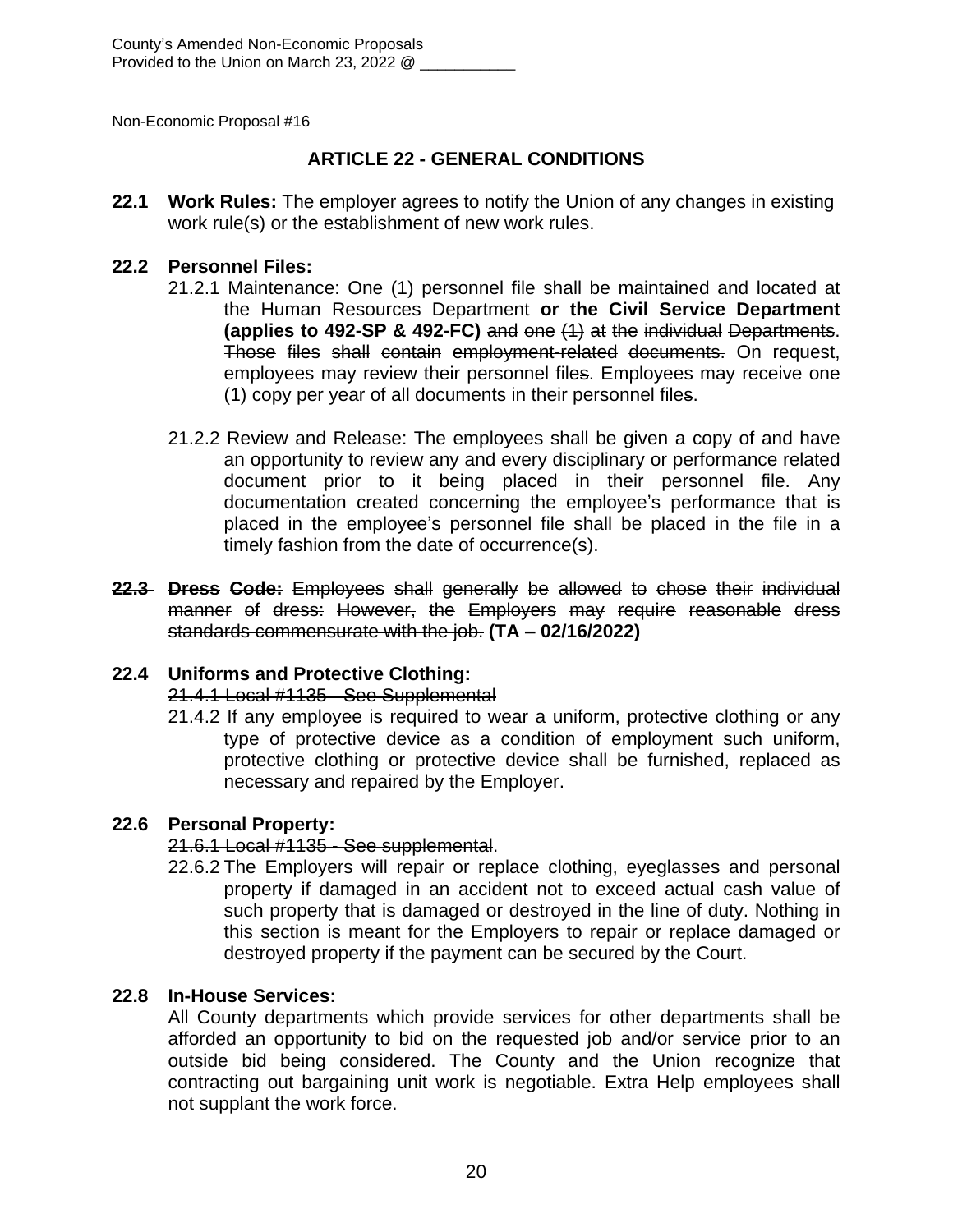**22.9 Nothing in this agreement or any supplemental agreement shall be construed to diminish the County's right to have non-represented employees or supervisors from performing bargaining unit work for the purpose of instruction, experimentation, correcting work difficulties, relieving employees for short periods of time, emergency situations, or in the interest of productivity, efficiency, and quality. The County will not, however, use non-bargaining unit employees to replace unit employees.**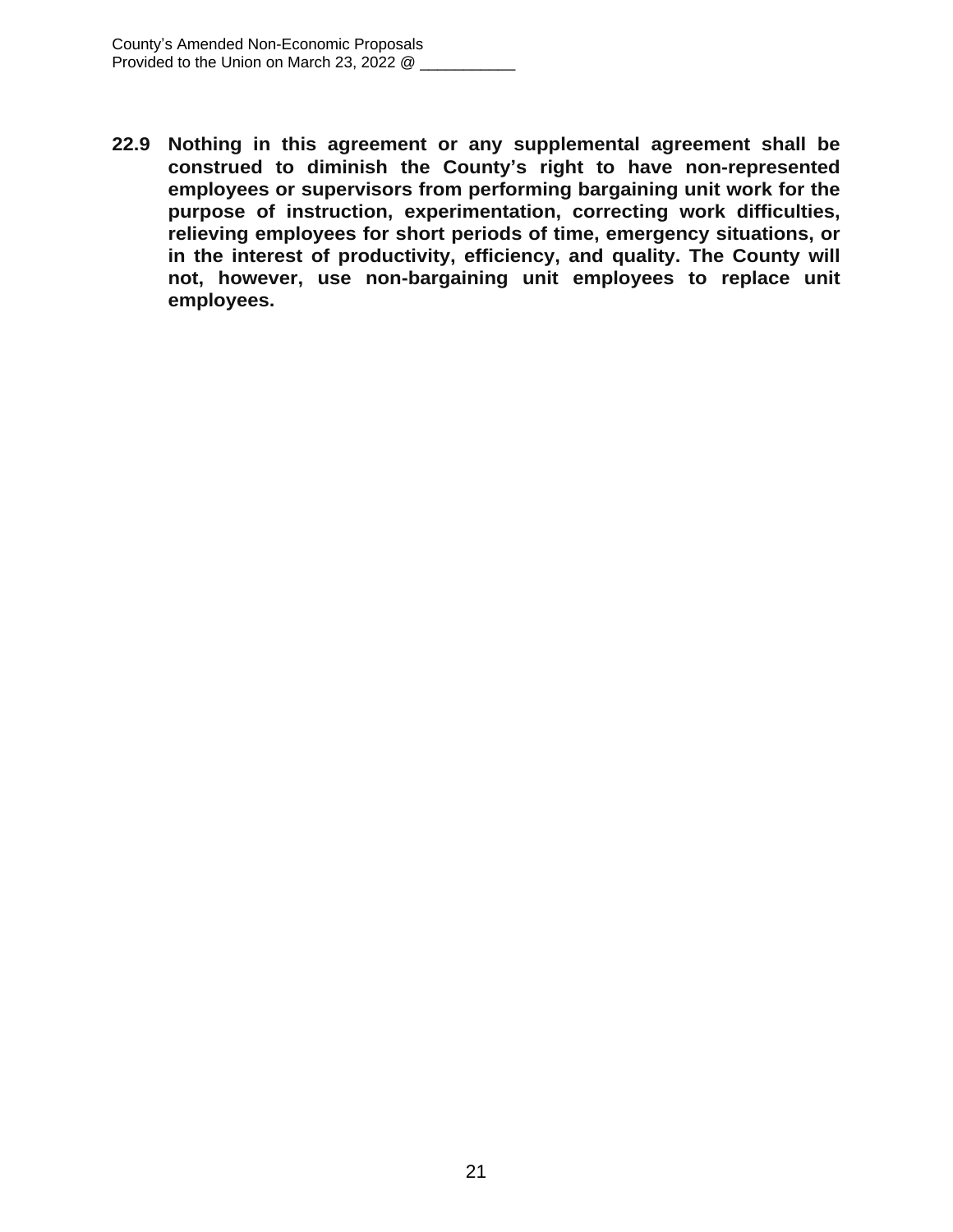#### **ARTICLE 23 - LOCKOUTS AND STRIKES**

- **22.1 Lockouts:** No lockouts of employees shall be instituted by the Employers during the term of this Agreement.
- **22.2 Strikes:** No strikes, slow down or disruptions of work of any kind shall be caused or sanctioned by the Union during the term of this Agreement. At no time, however, shall employees be required to act as strike breakers or to go through picket lines.
- **23.1 The parties agree that there shall be no lock out or suspension or disruption of work through any complete or partial stoppage of work, boycott, concerted action, demonstration, picketing, bannering, refusal to do reasonably assigned work, shutdown, slowdown, or any other similar actions or conduct whatsoever which causes, might cause, or results in interference with or in any way disturbs the normal operation of any Spokane County owned location.**
- **23.2 The County shall have the right to discharge or discipline any employee participating in any activity in contravention of this Article, including any strike, slowdown or other suspension of work; and the Union agrees not to oppose such action. However, it is understood that the Union shall have recourse to the Grievance Procedure as to matters of fact in the alleged action of such employee.**
- **23.3 In the case of any activity in violation of this Article, including strike, slowdown or other suspension of work not authorized by the Union, the Local Union, or any of their officers, the County agrees that neither the Union, the Local Union nor their officers shall be liable for damages, provided that the Union shall promptly and in good faith uses every reasonable means at its disposal and in good faith use every reasonable means at its disposal to bring about an immediate end to the conduct.**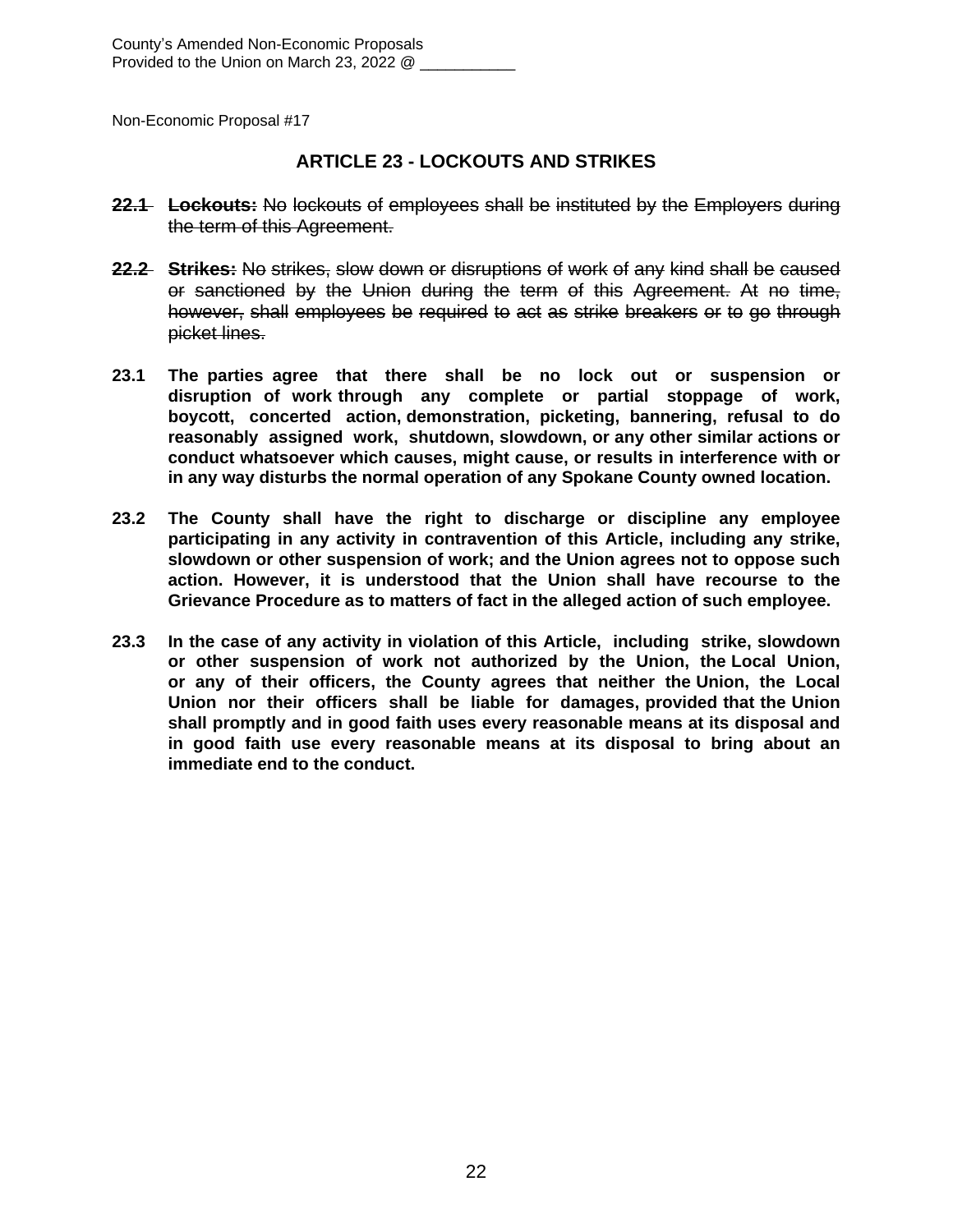## **Appendix "6" - SHARED LEAVE**

*\*\*The County will withdraw its proposed changes to Article 5.3 – New Hire Orientation if the Union agrees to the County's Non-Economic Proposal #10 & #20*

## **1. General:**

1.1 Occasionally County employees or their spouse/dependent(s) or other immediate family members contract a catastrophic, life threatening**,** severe or extraordinary illness or sustains a disabling injury preventing an employee from performing their job duties, or requiring the presence of the employee, whereby the employee exhausts his/her leave balances. The immediate family shall be defined as: A spouse, parent, children, brother, sister, grandparent, father-in-law, mother-in-law, brother-in-law, sister-in-law, or a more distant relative if living as a member of the employee's immediate family. Often co-workers who have substantial leave balances wish to donate some of their leave to these employees. Leave sharing is the mechanism to accommodate both groups.

1.2 This policy is divided into the following sections:

Section 1 - General **Section 2 - Statement of Policy Section 3 - Eligibility to Receive Shared Leave Section 4 - Leave Transference Process**  Section 5 - Donating Leave Section 6 - Administration

## **2. Statement of Policy:**

2.1 It is the policy of the County to permit employees (represented and nonrepresented) to donate vacation time to a co-worker who is suffering from a non-job related, life threatening, severe or extraordinary illness or sustains a disabling injury preventing an employee from performing their job duties, or who has an immediate family member (see 1.1) requiring the presence of the employee, who is suffering from a catastrophic, life threatening, severe or extraordinary illness, injury or other impairment as determined by the treating physician, and is out of vacation time and sick leave and who will immediately go on leave without pay or terminate employment.

## **3. Eligibility to Receive Shared Leave:**

3.1 An employee may receive leave under this program if the employee meets the criteria under 2.1.

3.2 Requests to receive leave sharing benefit shall be submitted to the Director of Human Resources Department. The Human Resources Director or designee may approve the request or convene a committee comprised of one (1) employee from the Human Resources Department, one (1) management employee and one (1) nonmanagement employee from another department, one (1) employee representing that employee's local **if** applicable and, as a non-voting member, the County Occupational Health Nurses. Each Union shall provide the County with the name of their designated representative and alternate. The committee members will be appointed by the Human Resources Director and will serve for a one (1) year term in order to provide consistency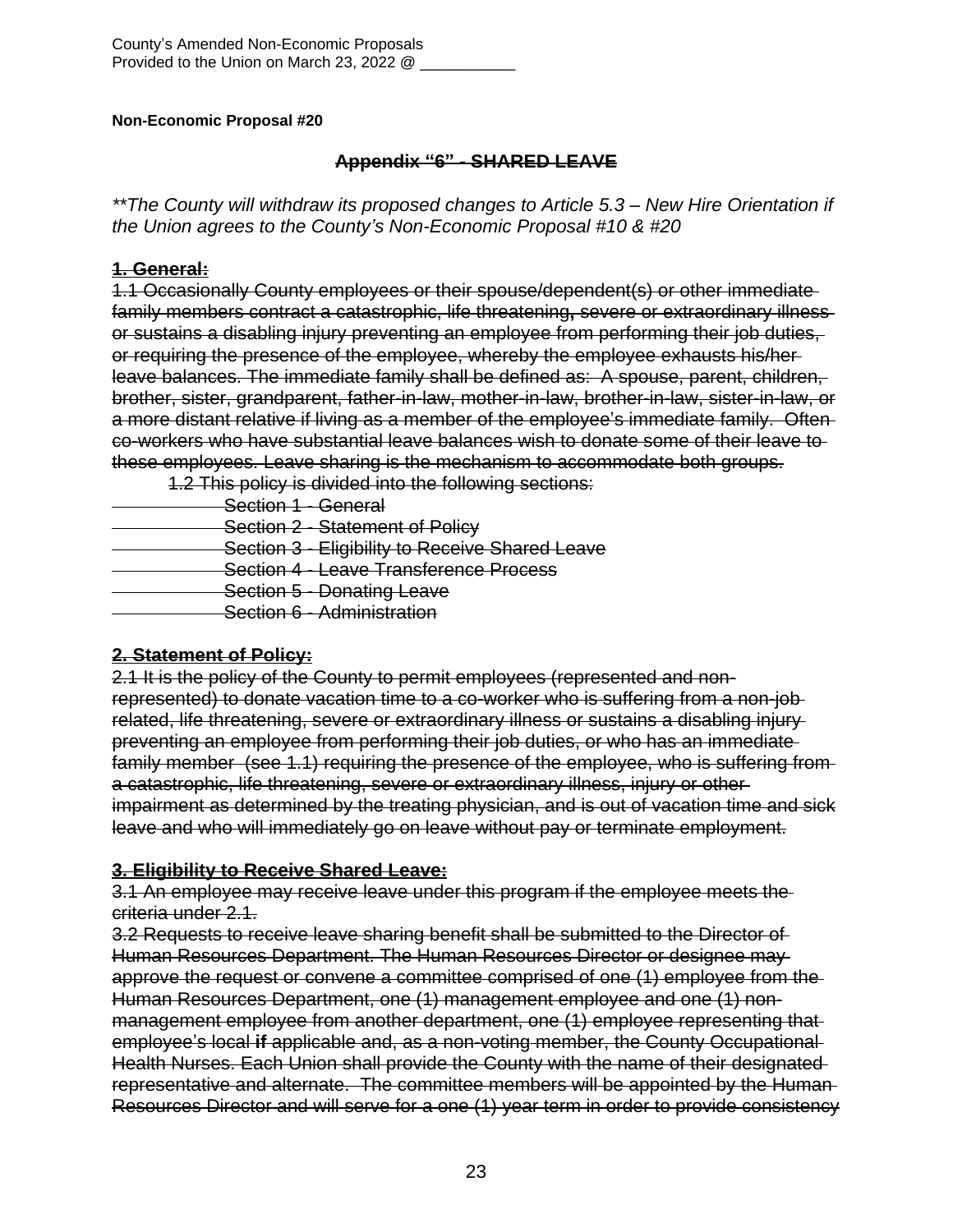in the decision-making process. The decision of the committee shall be final; however, if the decision of the committee is to deny the request, the requester has the right to petition the committee for reconsideration. The decision of the committee shall not be subject to the grievance procedure.

3.3 An employee must have exhausted his or her sick leave and vacation time before receiving shared leave. The manner in which the employee exhausted his or her sick leave or vacation time shall not effect his or her eligibility to receive Shared Leave, however, any employee who, within the twelve (12) months immediately preceding the request, is at step 5 of the Sick Leave Review process, as documented, will not be eligible to receive Shared Leave.

3.4 An employee receiving the leave sharing benefit shall receive no more than a total of 2,000 hours of such leave during the course of his or her employment with the Count 3.5 The employee's position must be one in which vacation and sick leave can be accrued and used.

3.6 The employee must be eligible to use vacation time and sick leave time.

3.7 The committee shall also approve leave sharing benefits for "after care" needs as prescribed by the attending physician.

## **4. Leave Transference Process:**

4.1 An employee wishing to receive shared leave shall submit a written request to the Human Resources Director and attach a detailed statement from the treating physician verifying the condition and expected duration. A union representative or any other person may submit the request on behalf of the employee.

4.2 The Human Resources Department will, after the request is approved, notify the employee's department head and request the department head to communicate the employee's eligibility for leave sharing to other employees in that department. Employees may request that the department head communicate the status with other departments.

4.3 There shall be no retroactive applications of donated leave.

## **5. Donating Leave:**

5.1 Employees wishing to donate leave shall send the Donation of Vacation form to the Human Resources Department for processing.

5.2 All leave donated under the leave sharing program shall be in thirty (30) minute increments. No difference will be made between the salary level of the donor and the recipient. The minimum amount of time for donation is four (4) hours.

5.3 An employee may donate to an individual(s) a maximum of eighty 80) hours vacation time in a calendar year. The County will accept all donated leave, but will provide donated time to the recipient as needed, but not to exceed one (1) pay period at any one time. Additional time will be awarded per pay period as needed until all donations have been used or Shared Leave is no longer needed. In the event additional Shared Leave is still needed additional requests will be made. Unused donations will be returned to the donator. Donated leave shall be retained until any prescribed after care program is completed, or bereavement needs are met not to exceed three (3) days, five (5) days if out of the immediate area . All donations will be entered as sick leave in the recipients account.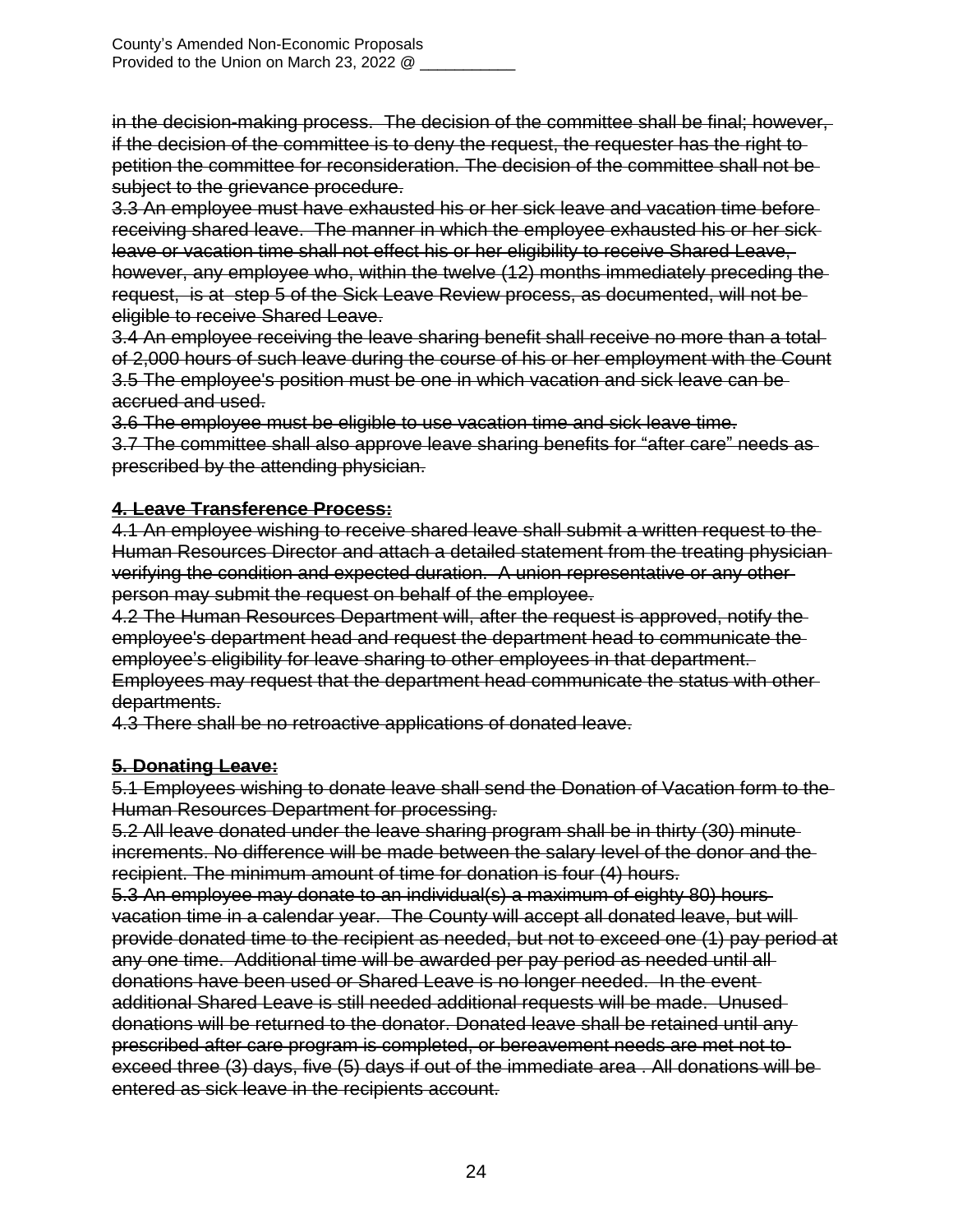5.4 Donations of vacation time may not bring the donor's vacation balance below forty (40) hours.

5.5 All donations of leave shall be strictly voluntary and confidential and shall be done on the Donation of Vacation form, a copy of which is attached. The donor shall designate the recipient.

5.6 No employee shall be coerced, threatened, intimidated, or financially induced into donating leave.

**6. Administration:** The Human Resources Department shall administer the Leave Sharing Program.

## **7.1 Long Term Disability:**

 7.1 At the time Shared Leave is requested, Long Term Disability must be requested concurrently if the reason for Shared Leave is for an employee's personal medical condition and Shared Leave, when initially requested, will be for 90 days or more.

7.2 Long Term Disability must be applied for at the time requests for extensions of Shared Leave will, when combined, total 90 days or more.

7.3 The employee must not be receiving time-loss payments as a result of an onthe-job injury or illness or receiving long term disability payments.

7.4 In the event Long Term Disability is denied, Shared Leave may continue in accordance with the terms of the plan.

7.5 In no event shall an employee receive more money than what they wouldreceive if they had been working by combination of any benefit plans.

7.6 The employee must provide timely information and periodic medical verification necessary for the processing of the LTD application and continuation of eligibility to receive Shared Leave. Failure to do so could result in the discontinuation of Shared Leave payments.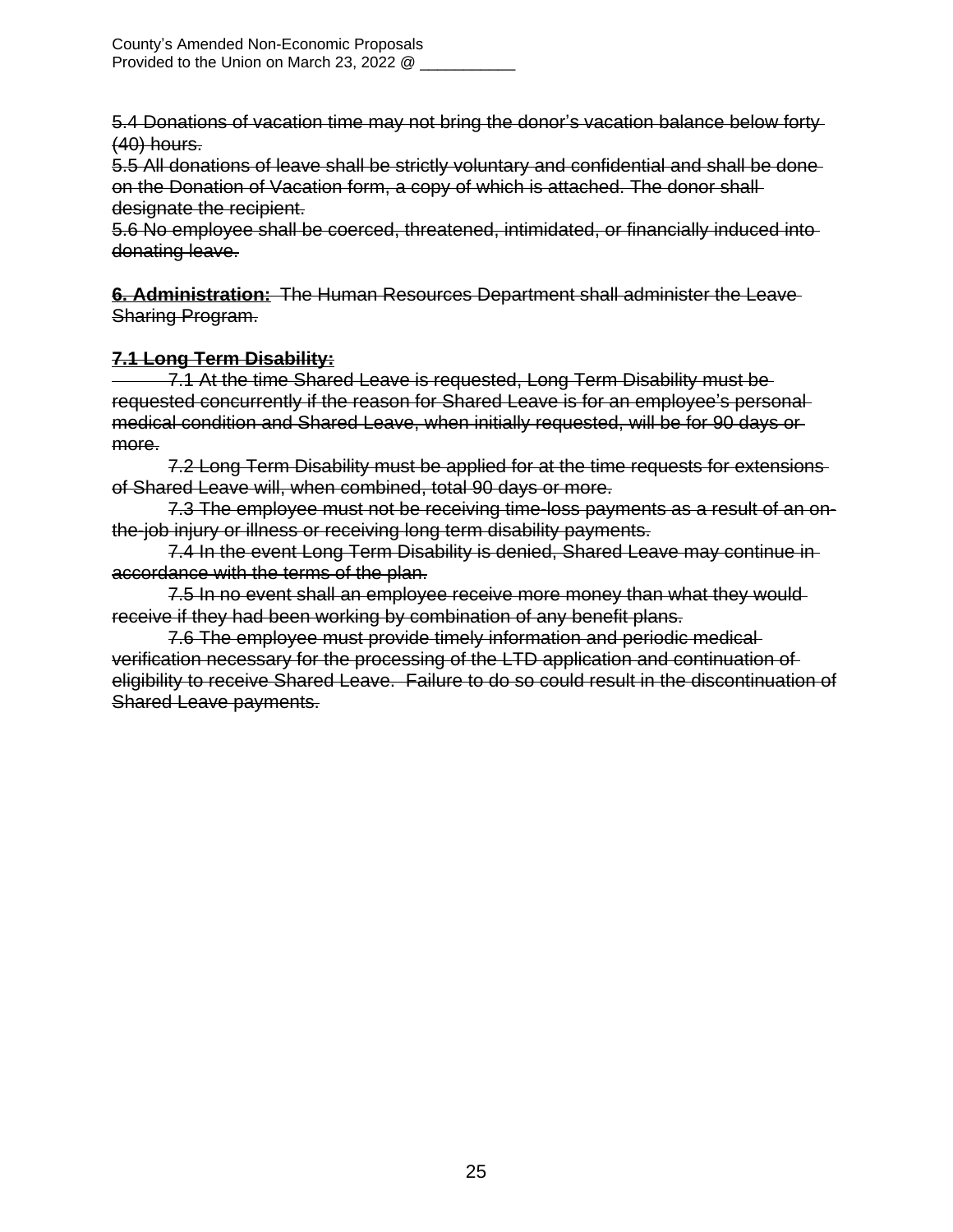## **Appendix "7" - CLASSIFICATION/REORGANIZATION**

**15.3** The Employers agree to follow the Spokane County Classification Plan as referenced below in the following articles and the Salary Range Table as found in Appendixes 1-4.

#### **15.3 Positions and Classification Specifications:**

- 15.3.1 Position: Single job. A specific aggregate of duties and responsibilities assigned by department management to be performed by one employee within the Department.
- 15.3.2 Classification: One or more positions that are sufficiently alike with respect to duties and responsibilities to warrant using the same title, qualification requirements, descriptions/class specifications, job code number and pay grade as listed in Appendixes 1-4. Different positions within a classification may use different selection factors and recruitment processes.
- 15.3.3 The County agrees to update the classification specifications when requested by a department in a timely manner and provide written notice to the applicable local union. **If the County makes updates to a classification specification, the County will provide the Union fourteen (14) days notice prior to the implementation of the revised specification.** The Union will have 20 working **fourteen (14)** days from receipt of the notice to negotiate **discuss** the impact of changes to the existing classifications. The parties may extend the time frames by mutual agreement.

**15.3.4 Creation of New Classifications:** When the Department wishes to create a new classification within the bargaining unit, the following procedure shall apply:

- 15.3.4.1 A Job Analysis Request form shall be submitted by the Department to Human Resources for evaluation.
- 15.3.4.2 Human Resources, in collaboration with the Department, will evaluate job duties and responsibilities of a proposed classification. If it is deemed appropriate, a new classification will be designated by Human Resources. If the duties and responsibilities fit within an existing classification, it will be designated as such. Written notification will be sent to the local union of such action.
- 15.3.4.3 After Human Resources designates the new classification and salary, the Union shall have twenty (20) working days following receipt thereof to review the determination, and during this period request to negotiate the salary and the impact of implementation.

In the event that no agreement is reached, the union shall have the right to submit the issue to Step 3 (arbitration) of the grievance procedure.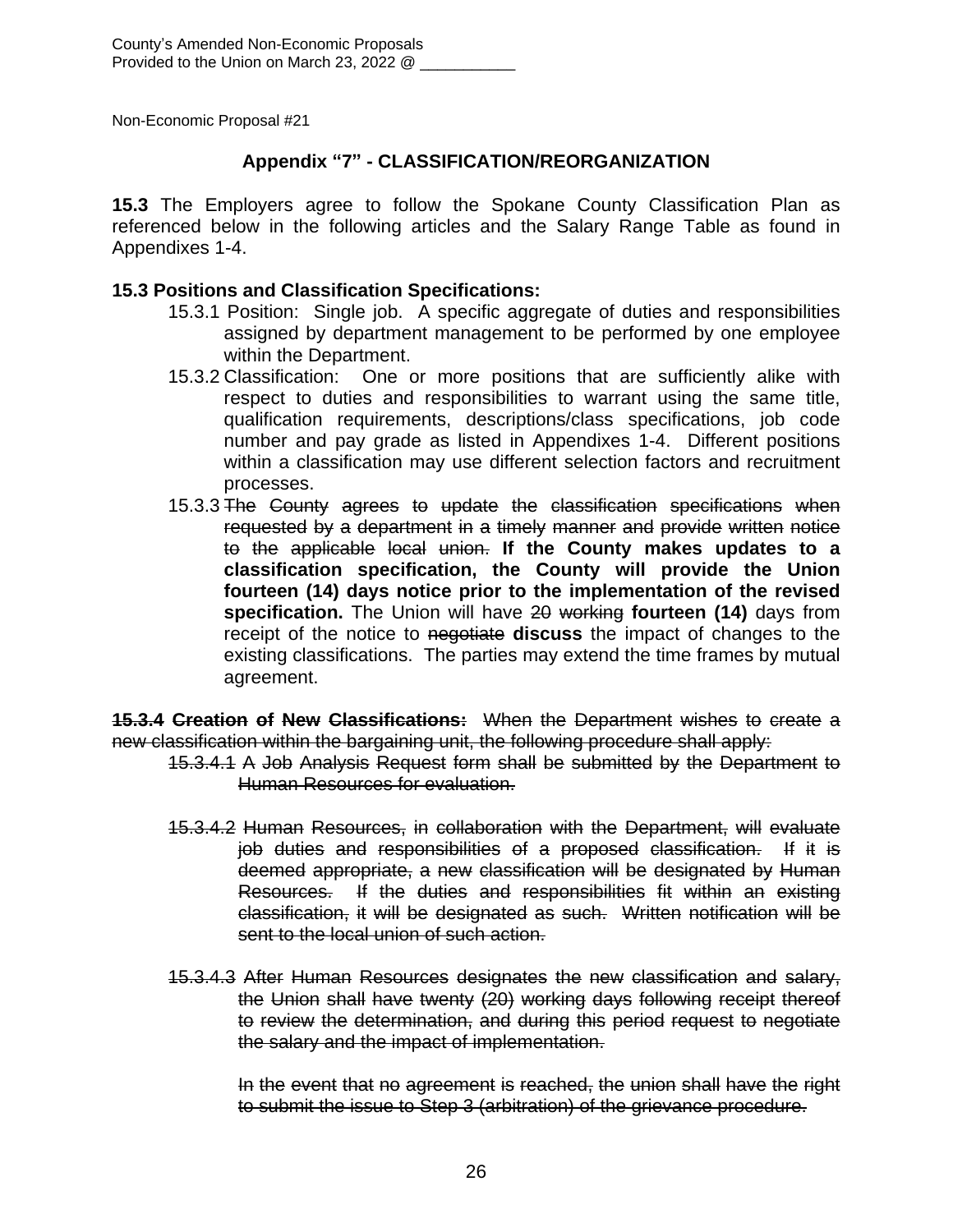15.3.4.4 Newly created positions shall be posted in accordance with specific labor agreements or supplemental agreements if applicable.

**15.3.5 Out of Class Pay:** Supplemental Agreements for out of class pay for temporary out of class assignments.

- 15.3.5.1Out of class pay will not be authorized in any case if there is no position in the department/division in the classification for which out of class pay is being requested.
- 15.3.5.2An employee who has been assigned by management or their immediate Supervisor to perform the essential duties of a higher job classification for more than one-half  $(\frac{1}{2})$  of a day and requests out-ofclass pay on his/her time card shall be paid for all such work at the higher rate of pay. Written/verbal approval shall be obtained from management or the immediate supervisor prior to working out of class and shall be signed off on the employee's timecard.
- 15.3.5.3The employee must meet the minimum requirements of the higher classification in order to be assigned the out of class, essential functions of the higher job classification. In the event the out of class assignment is expected to be temporary but is expected the exceed six (6) months, out of class assignments will be offered to employees based on seniority and ability. If no employee wants the assignment, management will assign the work in inverse order of seniority. It will be made clear to those performing the work that the assignment is temporary and what the expected duration will be. If the selected employee is a current bargaining unit member, that employee's seniority within the bargaining unit will be continuous, un-interrupted and will continue to accrue during the time of the temporary assignment.
- 15.3.5.4If the employee works continuously in the higher classification for nine (9) months, the position may be submitted by Human Resources, Department Management or the employee for reclassification consideration in accordance with Section 15.3.6 of this Article.
- 15.3.5.5 If the reason for the continuous higher classification work is due to the regularly assigned employee being on leave due to an extended injury or illness, the parties will meet to discuss the issue.

**15.3.6 Reclassifications:** Employees shall have the right to request re-evaluation utilizing the following procedures. In any case, an employee cannot be reclassified if they do not meet the minimum requirements of a position to which they are requesting reclassification to.

15.3.6.1 Requests for reclassification may be the result of either a nine (9) month or greater assignment working out of class, or a significant change in duties and responsibilities. All requests shall be submitted on a Job Analysis Request form. An employee or the employer may file a request.

15.3.6.2 Positions submitted for reclassification consideration, related to a nine (9) month out-of-class assignment must have the Elected Official, Department Head or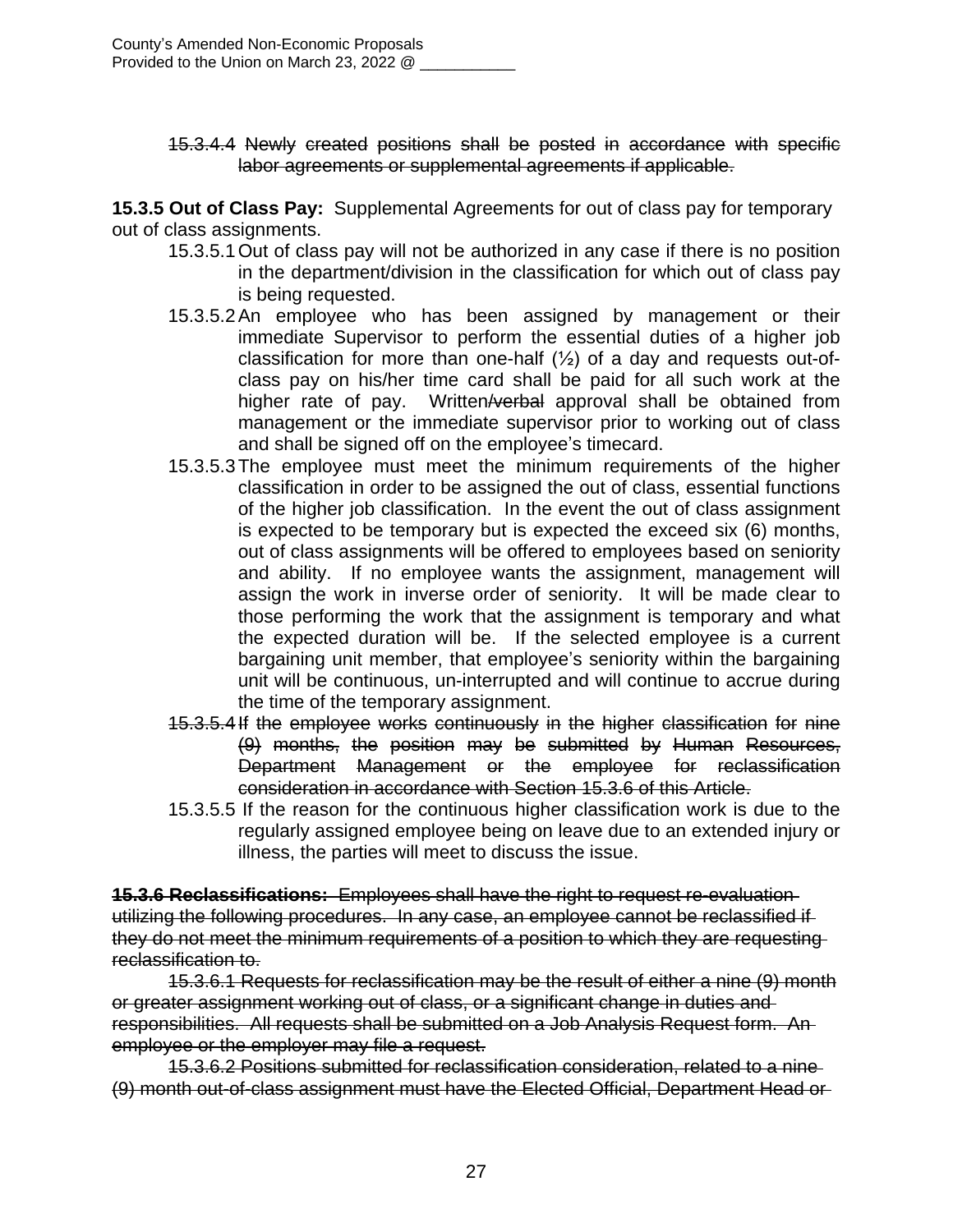designee's signature concurring with the request for reclassification consideration. The Elected Official, Department Head or designee shall have 10 working days to respond in writing to the request and/or forward request to Human Resources.

15.3.6.3 Regarding positions submitted for reclassification consideration due to a significant change in job duties, the employee or department must detail those duties that are contained within a different class specification or are not contained within the employee's current class specification. Additionally, the requester must specifically detail how long they have been performing the duties for more than 50% of their work time as well as how long that type of assignment is expected to continue. Such requests must also have the Elected Official, Department Head or designee's signature concurring with the request for reclassification consideration. The local union shall be forwarded a copy of the request. The Elected Official, Department Head or designee shall have ten (10) working days to respond in writing to the request and or forward the request to Human Resources.

15.3.6.4 If there is no concurring signature from the Elected Official, Department Head or designee in either case described in 15.3.6.2 or 15.3.6.3 above, the employee must discontinue performing the out of class duties that formed the basis for the request. Additionally the Elected Official, Department Head or designee must assure there is no assignment of out of class duties.

15.3.6.5 If the employee and Elected Official, Department Head or designee agree on the body of work and the work continues to be assigned but there is disagreement on the proper classification the reclassification request may be submitted to step 2 of the grievance procedure.

 15.3.6.6 If agreed to and approved, and the employee has been receiving out of class pay, the effective date of the reclassification shall be the tenth (10th) working day after the request was submitted by the employee to the Elected Official, Department Head or designee.

15.3.6.7 If there is disagreement between the employee and the Elected Official, Department Head or designee regarding the content of the information on the Job Analysis Request, the reason for the disagreement will be discussed with the employee and the Union. The employee and Union will have ten (10) working days to address and revise the area(s) of disagreement. If the revised request is received by the end of the ten (10) working days, and if agreed to and approved, the effective date of the reclassification shall be the tenth (10th) working day after the request was initially submitted by the employee to the Elected Official, Department Head or designee.

15.3.6.8 If a revised request is not received by the end of the ten (10) working days, the effective date of the reclassification shall be the tenth (10th) working day after any subsequent submissions have been agreed to and approved by the Elected Official, Department Head or designee.

15.3.6.9 Once Human Resources has received the reclassification request, they will respond within thirty (30) working days as to their determination of reclassification. The parties may mutually agree to extend the thirty (30) working days.

15.3.6.10 If there is no concurring signature from the Elected Official, Department Head, designee or Human Resources after attempts are made to resolve the disagreements, the employee may submit the reclassification request to step 2 of the grievance procedure.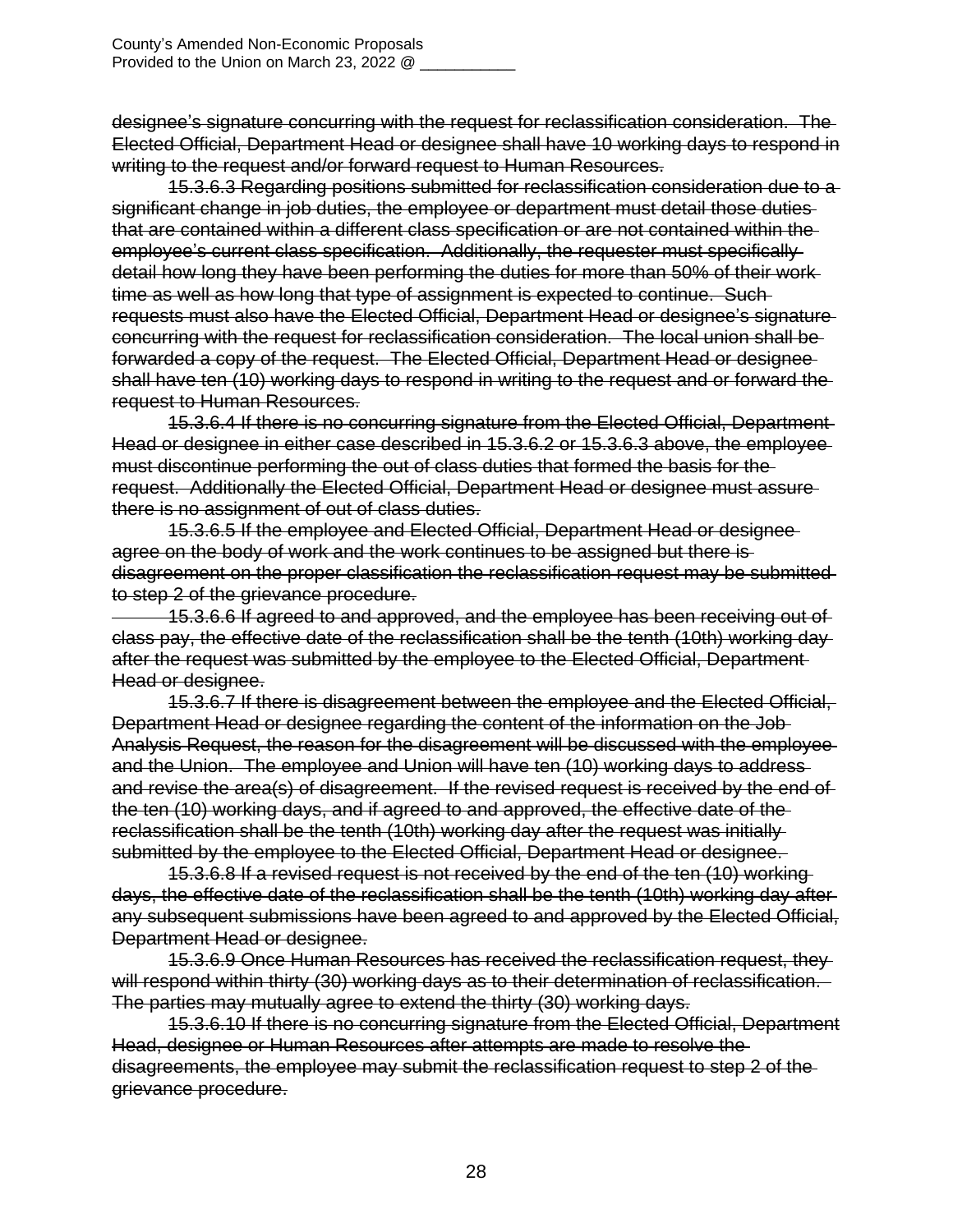15.3.6.11 No employee shall be allowed to request reclassification consideration if it has been less than one year from the date of the last reclassification determination.

15.3.6.12 Reclassified positions with no incumbent shall be posted in accordance with specific labor agreements or supplemental agreements if applicable.

**15.3.7 Wage/Range Adjustments for Existing Classifications:** In the event there is a recruitment or retention problem indicating the relative market value of the classification may need reviewing, the Department*,* or Human Resources may request a job analysis and/or salary survey be conducted to determine the appropriateness of the salary even when there is no significant change in duties and responsibilities or there is no ninemonth out of class assignment. In the event the results of that study indicate the salary needs adjusting, the parties agree to negotiate the salary and the impact of the adjustment on the affected employees.

## **15.3.8 Administration of Rates of Pay:**

Administration of rates of pay shall be as follows:

No employee shall be paid at a rate of pay less than the minimum nor more than the maximum salary range established for his/her job classification as set forth in the pay plan. All pay rates in the pay plan are based upon full time employment at the normal working hours for the position.

## **15.3.9 Calculating Hourly Wage:**

 15.3.9.1 For the purposes of calculating the hourly rate of pay for employees who are paid on the basis of a monthly salary, hourly wages shall be determined by the following formula:

Annual Salary divided by weekly hours worked divided by 52 weeks = Standard Hourly Rate.

15.3.9.2 The above formula is used to calculate the Standard Hourly Rate for determining overtime pay, sick leave payout, and vacation leave payout.

## **15.3.10 Starting Rate Upon Initial Employment:**

15.3.10.1 New employees to Spokane County shall be appointed at a step within the pay range, not to exceed step three (3), in effect for the particular classification or position to which the appointment is made.

15.3.10.2 Advance step placement of new hires may surpass current employees' step placement in that classification only after the following have been considered: Work History – the candidate has performed the work either as a long-term intern or in a like-kind position.

- A) Salary History paying a salary commensurate with what a candidate is earning (or has earned) while working in a like kind position.
- B) Recruitment Difficulties the scarcity of qualified applicants, number of rejected job offers and the turnover rate for a position. An individual who possesses skills difficult to find in the labor market may be in higher demand and therefore may warrant consideration for advance step placement.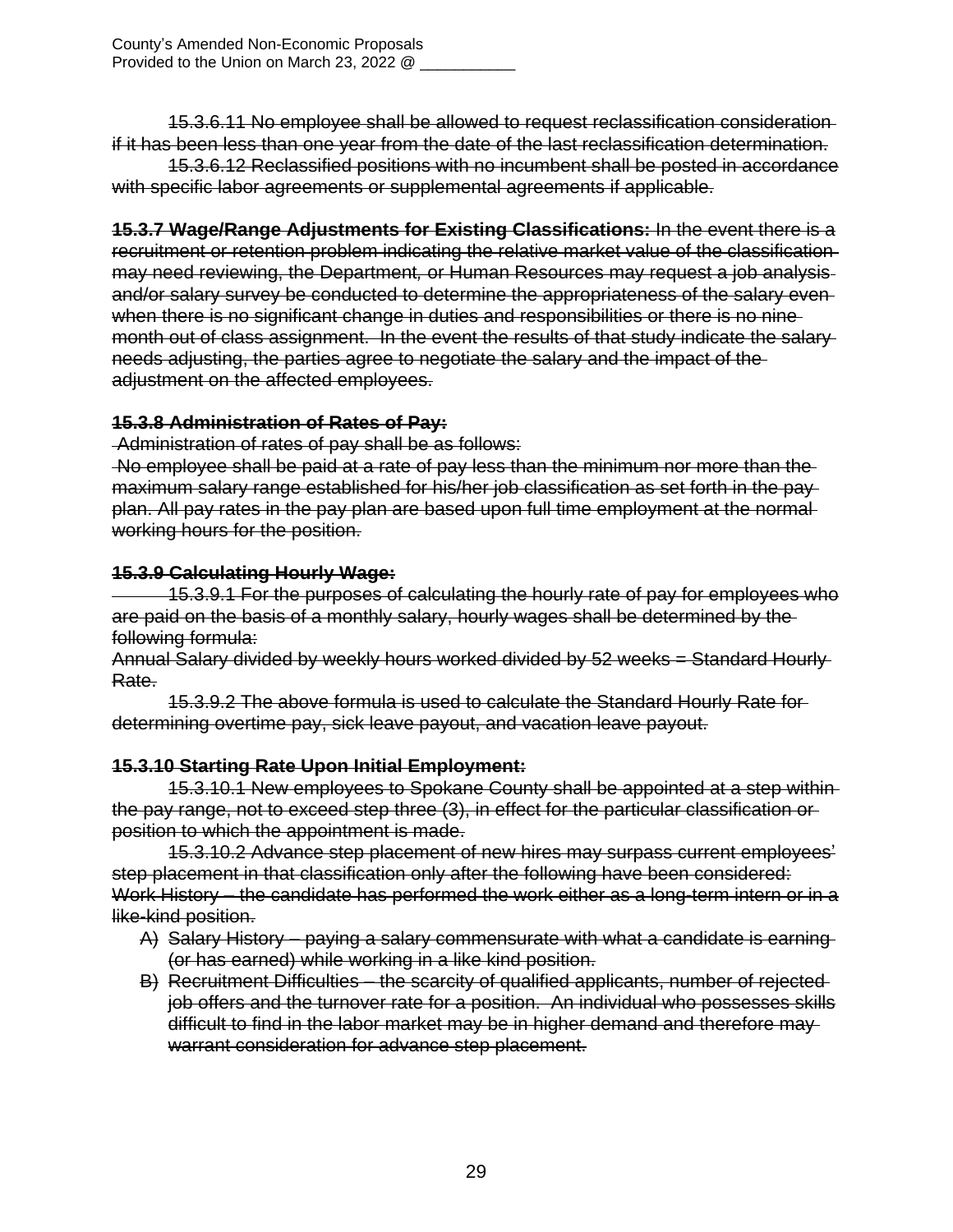- C) Department Budget the requesting department must demonstrate their ability to pay the salary of the advance step placement. The placement must not result in additional budgetary impacts within the department.
- D) Existing Employees the candidate's work history and skill shall be compared to current employees in the same classification whose wages would be surpassed by the candidate.

15.3.10.3 The decision of advance step placement shall be at the HR Director or designee's discretion and that decision shall be final and binding. Such decisions shall not be subject to the grievance process.

15.3.10.4 The HR Director or designee shall notify the Union Business Representative of the Department's advance step placement when received and notify the Union Business Representative when a decision on the request has been made.

. 15.3.10.5Advanced step placement shall not surpass current employees step placement in that classification.

15.3.10.6 Upon successful completion of a minimum six (6) months (975 or 1040 hours worked) probation period, the new employee will receive one (1) step increase. Subsequent step increases shall be at twelve (12) month intervals from the date of the 6 month increase, until the top step is achieved.

**15.3.11 Pay Rate Upon Promotion:** A current regular employee who is promoted shall be paid at the step in the new range which represents at least a MINIMUM OF 5.12% over the rate of pay received immediately prior to the promotion or at the minimum step of the new range, whichever is greater, provided that such increase does not exceed the maximum step of the new range. If the promotion is a result of a competitive recruitment for a new or vacant position, the employee will receive a step increase six (6) months after the effective date of beginning the new job assignment. Subsequent step increases shall be at twelve (12) month intervals until the top step is achieved.

## **15.3.12 Pay Rate Upon Reclassification:**

15.3.12.1 Reclassification to a higher classification:

If an individual position is reclassified with an incumbent employee in the classification and there is no competitive recruitment process, the employee shall be placed at the lowest step in the new range that provides at least a 5.12%, over the rate of pay received immediately prior to the reclassification or at the minimum step of the new range, whichever is greater. The resulting increase cannot exceed the maximum step of the new range. The employee will receive a step increase twelve (12) months after the effective date of the reclassification. Subsequent step increases shall be at twelve (12) month intervals until the top step is achieved.

15.3.12.2 Reclassification to a lower classification:

If an individual position is reclassified with an incumbent employee in the position, the employee shall be "Y" rated. "Y" rating shall be defined as follows: An employee shall continue to receive compensation at their current rate if that rate is higher than that provided for their new classification/position. The employee will be considered ineligible for an increase in pay until an adjustment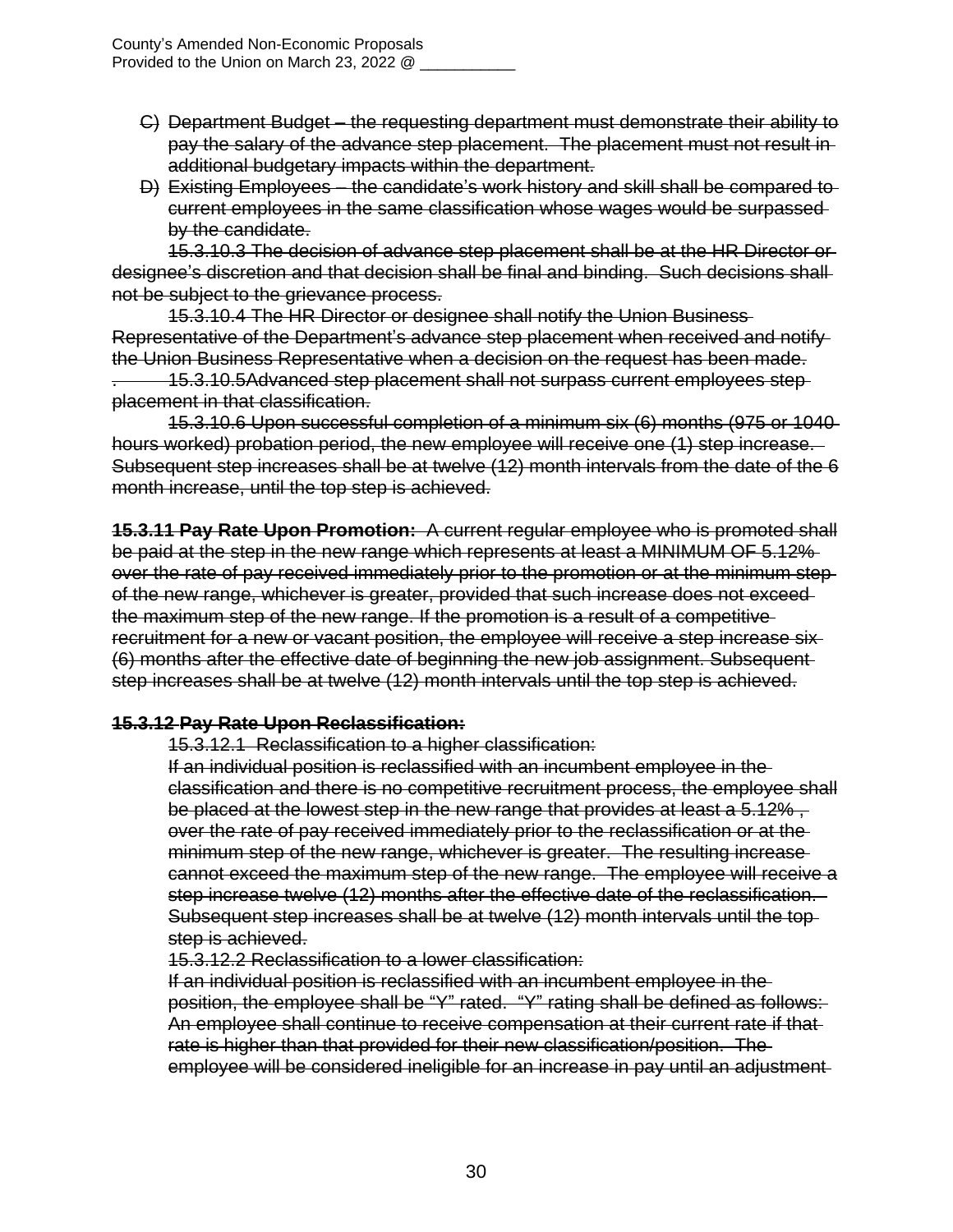in the salary structure or a promotion to a classification with a higher salary range brings the employee's rate of pay within the established range for the position.

- **15.3.13 Pay Rate Upon Wage/Range Adjustments:** Classifications which are adjusted to a higher salary range shall have those affected retain their individual step to a maximum of ten percent (10%). Further, the affected employees shall retain their current step date unless otherwise negotiated and agreed to in writing.
	- Wage adjustment does not result in a change in steps
	- Promotion  $-$  adjustment of step at six months and then annually after the step increase
	- Reclassification step increase after one year from effective date then annually

## **15.3.14 Pay Rate Upon Demotion or Reduction:**

- 15.3.14.1An employee who is demoted/reduced shall be paid in the range for the lower classification at a rate that is closest to their rate prior to the demotion without exceeding the prior rate. Upon demotion, the existing anniversary date shall be eliminated and the date of such demotion shall be used to calculate the new anniversary date.
- 15.3.14.2An employee who returns to their former classification during their probationary period following promotion shall **be placed at the same step they held prior to the promotion and** receive the same step date in the lower pay range as held before promotion, provided that adjustments shall be made to take into account any step increases which would have occurred had the employee not been promoted.
- 15.3.14.3An employee who accepts a demotion/reduction or bidding to a lower classification, or a previous classification shall be placed in the step that causes the employee the least amount of financial loss. If the employee is still a probationary employee, they will be placed at the step they held prior to the promotion

**15.3.15 Pay Rate Upon Transfer:** An employee who transfers from one position to another within the same classification or different classification within the same salary range, shall continue to receive the same rate of pay as before the transfer and retain their current step increase date.

- **15.3.16 Adjustments to the Anniversary Date (Step Adjustment Date):** In addition to the provisions of 15.3.11, Pay Rate Upon Promotion, 15.3.12, Pay Rate Upon Reclassification, and 15.3.13, Pay Rate Upon Wage/Range Adjustment, the anniversary date for a step increase for an employee shall be adjusted under the following circumstances:
	- 15.3.16.1 If an employee is returned to his/her former classification within a promotion probation period, the anniversary date held prior to such promotion shall be re-established.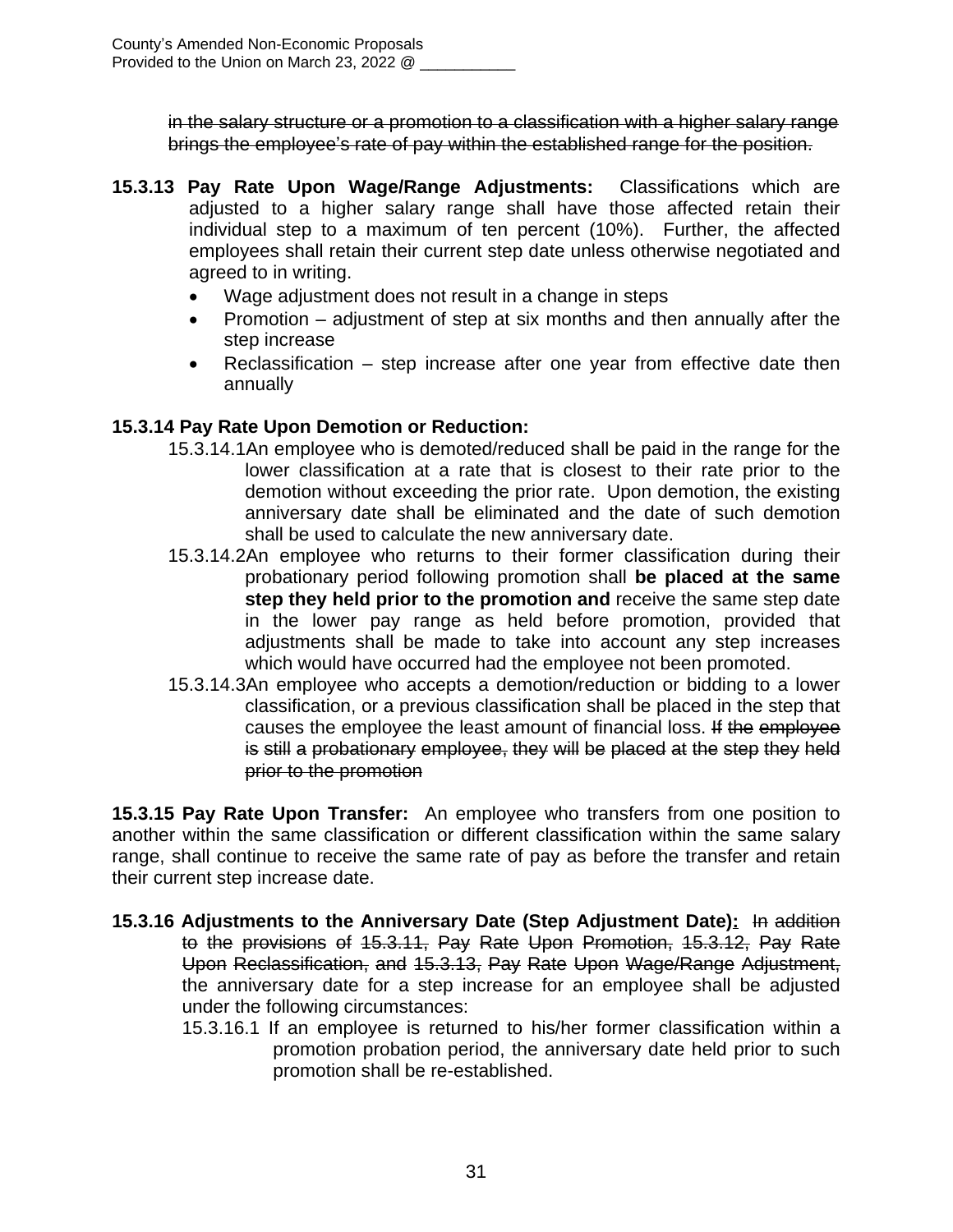- 15.3.16.2 When an employee returns from layoff and is reemployed in the same classification as originally held, the original anniversary date will be adjusted in accordance with County policies and procedures in effect on August 9, 2001.
- 15.3.16.3 When an employee returns from layoff and is reemployed in a classification other than that originally held, the reemployment date shall be used to calculate the new step and longevity dates.
- 15.3.16.4 Unless protected by law, step dates and longevity dates will be adjusted for unpaid leave.
- 15.3.16.5 Step dates and longevity dates shall not be adjusted for paid leave.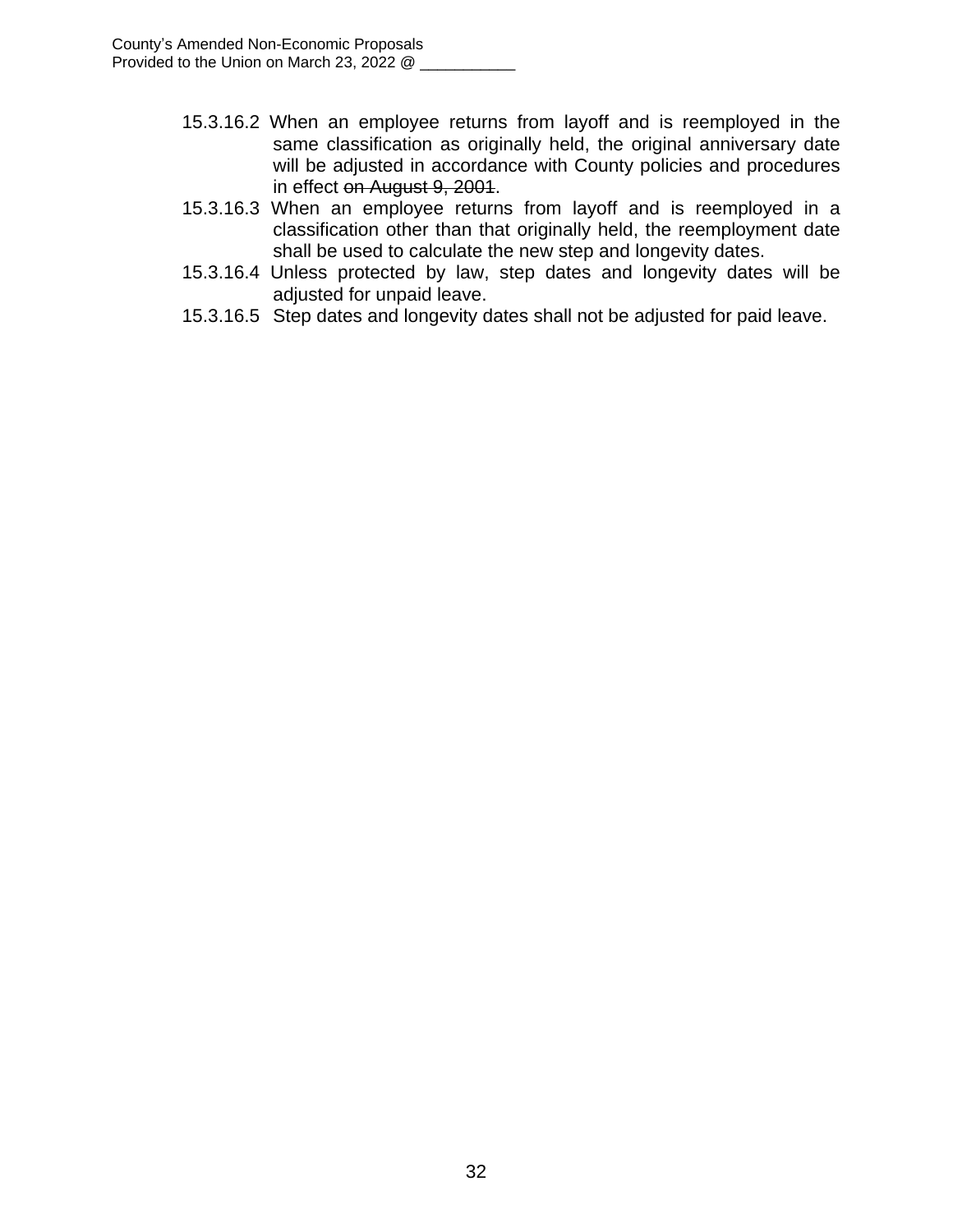- **NEW The employees shall be paid in accordance with the County's payroll schedule. The County will implement a County wide lag pay system no earlier than January 1, 2023 or December 31, 2023. A six (6) month notice will be provided to the bargaining unit prior to implementation.**
	- **- If implemented on January 1, 2023, the first pay period will be as follows: Start January 1 through pay end date January 14, 2023. Employees will be paid on January 20, 2023. (a one-time, 7 day delay in pay checks being issued)**
	- **- If implemented on December 31, 2023, the first pay period will be as follows: Start December 31, 2023 through pay end date January 13, 2024. Employees will be paid on January 19, 2024 (a one-time, 5 day delay in pay checks being issued).**
	- **- Once the lag pay system is implemented, employees will be paid bi-weekly on every other Friday.**
	- **- Pay periods will always be a 14 day period.**
	- **- The number of yearly pay periods will be changed from 24 pays to 26 pays.**
	- **- In recognition that this change could have an impact on employees, options that may be offered to the employees to bridge this delay will be:**
		- **o The ability to do a one-time cash out of accrued Vacation or Comp time up to forty (40) hours.**
		- **o Ability to take out a 0% interest loan out that will be repaid during the course of their employment or upon separation.**
		- **o If any other options are developed at the time of implementation, the options will be offered to the members of this bargaining unit.**
	- **- If there is a delay in the implementation for this bargaining unit, at least 60 days notice will be given with the new anticipated implementation date.**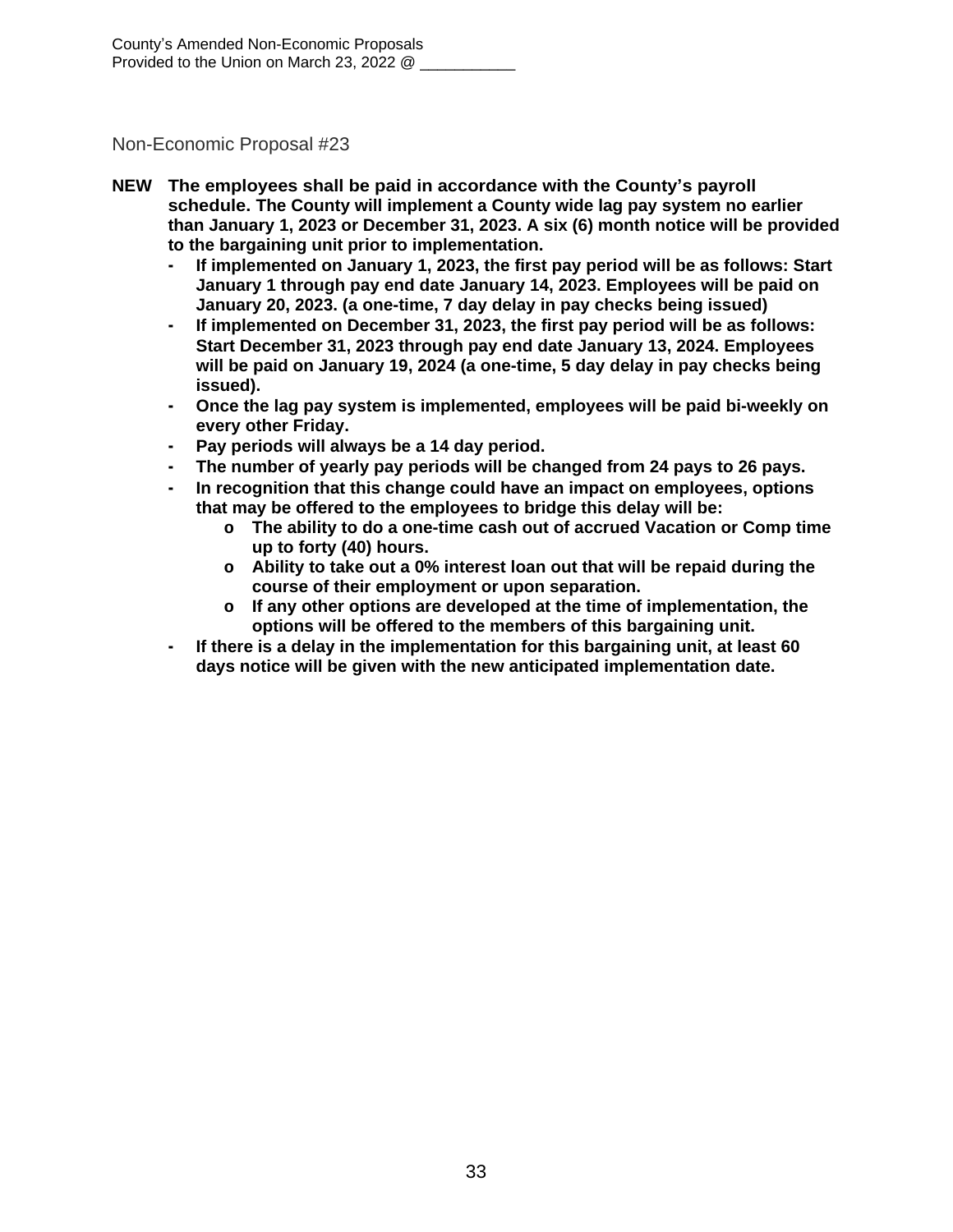## **NEW LANGUAGE – New Article**

#### **Review (Probationary) Period:**

**New Hire Probation Period shall be a period of twelve (12) months following their hire date. This period may be extended to account for any unpaid leave of absence taken by the employee during this time period.**

- **a) During the new hire probation period an employee may be transferred, laid-off or terminated at the discretion of the Employer.**
- b) **Should an employee promote during their new hire probationary period, they shall remain on probation for the remainder of their new hire probationary period or six (6) months, whichever is longer.**
- c) **Employees who promote during their new hire probation period shall be eligible to revert back to their former position within sixty (60) if their former is still unfilled; and if mutually agreed to by their former Elected Official/Department Head or designee the employee at any time during their new hire probationary period may request to revert back to their former position if there is a vacancy.**

**Promotional (Review) Probation Period shall be a period of six (6) months following the effective date of their promotion. This period may be extended to account for any unpaid leave of absence taken by the employee during this time period.**

- **a) During their promotional review period, employees shall be eligible to revert back to their former position within 30 calendar days (or up to 60 calendar days if their former position is still unfilled) by request of either the employee and/or their immediate supervisor; and, if mutually agreed to by their former Elected Official/Department Head or designee, the employee at any time during their promotional probation period may request to revert back to their former position is there is a vacancy.**
- **b) After the first 30 calendar days, during the promotional review period, an employee may be transferred, laid-off or terminated at the discretion of the Employer.**

**Laterally Transfers: Qualified employees who are already a Supervisor laterally transferring from one Department to another, in the same job classification, may upon their request or their**